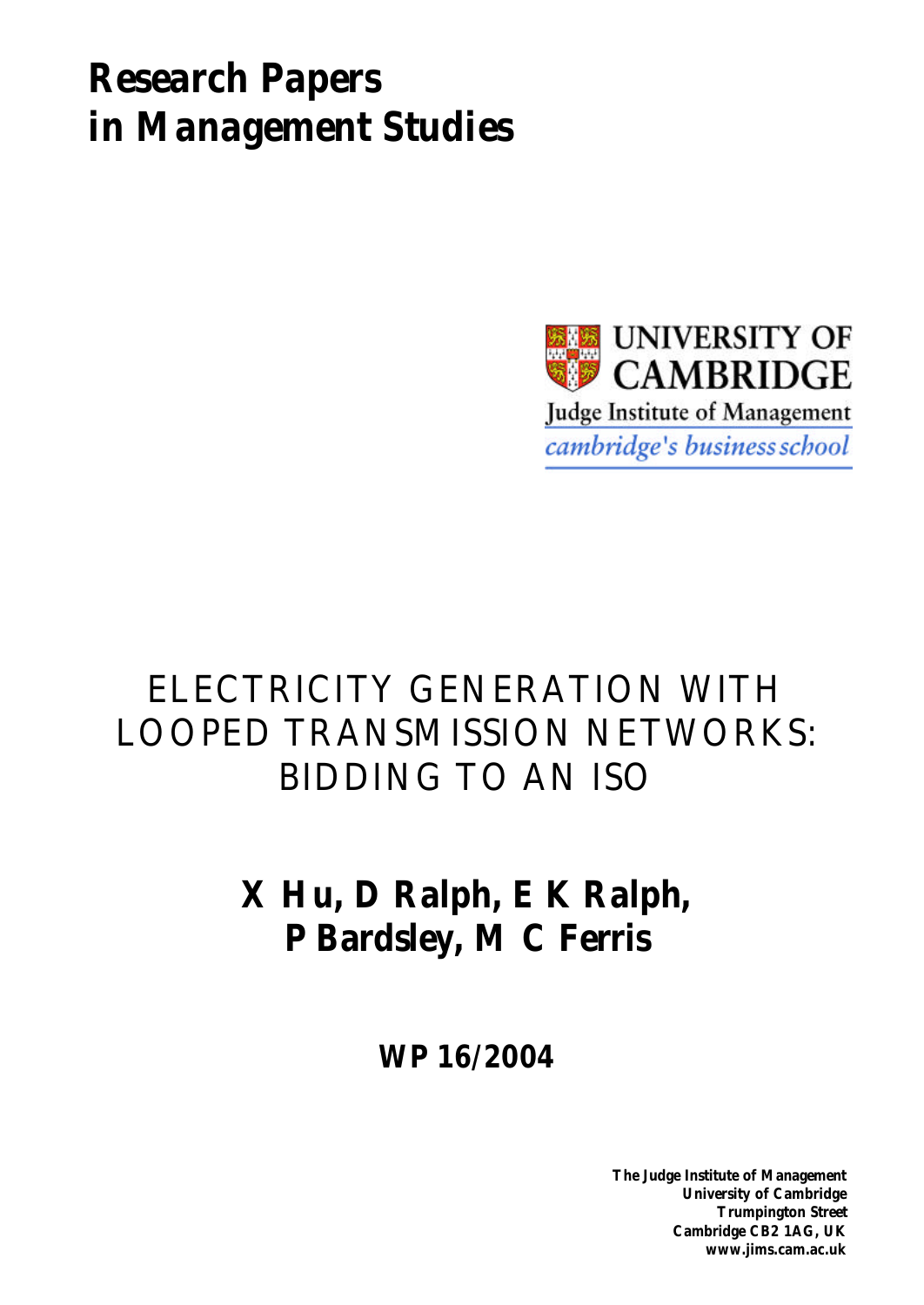These papers are produced by the Judge Institute of Management, University of Cambridge.

The papers are circulated for discussion purposes only. Their contents should be considered preliminary and are not to be quoted without the authors' permission.

## ELECTRICITY GENERATION WITH LOOPED TRANSMISSION NETWORKS: BIDDING TO AN ISO

### **X Hu, D Ralph, E K Ralph, P Bardsley & M C Ferris**

### **WP 16/2004**

Xinmin Hu Australian Graduate School of Management Sydney Email: x.hu@unsw.edu.au

Eric K Ralph EKonomics LLC 2323 Audubon St, New Orleans, LA 70125, USA Email: ekonomicsllc@cox.net

Daniel Ralph Judge Institute of Management University of Cambridge Email: d.ralph@jims.cam.ac.uk

Peter Bardsley Department of Economics University of Melbourne Email: p.bardsley@unimelb.edu.au

Michael C Ferris Department of Computer Sciences University of Wisconsin-Madison Email: ferris@cs.wisc.edu

Please address enquiries about the series to:

Research Support Manager Judge Institute of Management Trumpington Street Cambridge CB2 1AG, UK Tel: 01223 760546 Fax: 01223 339701 E-mail: research-support@jims.cam.ac.uk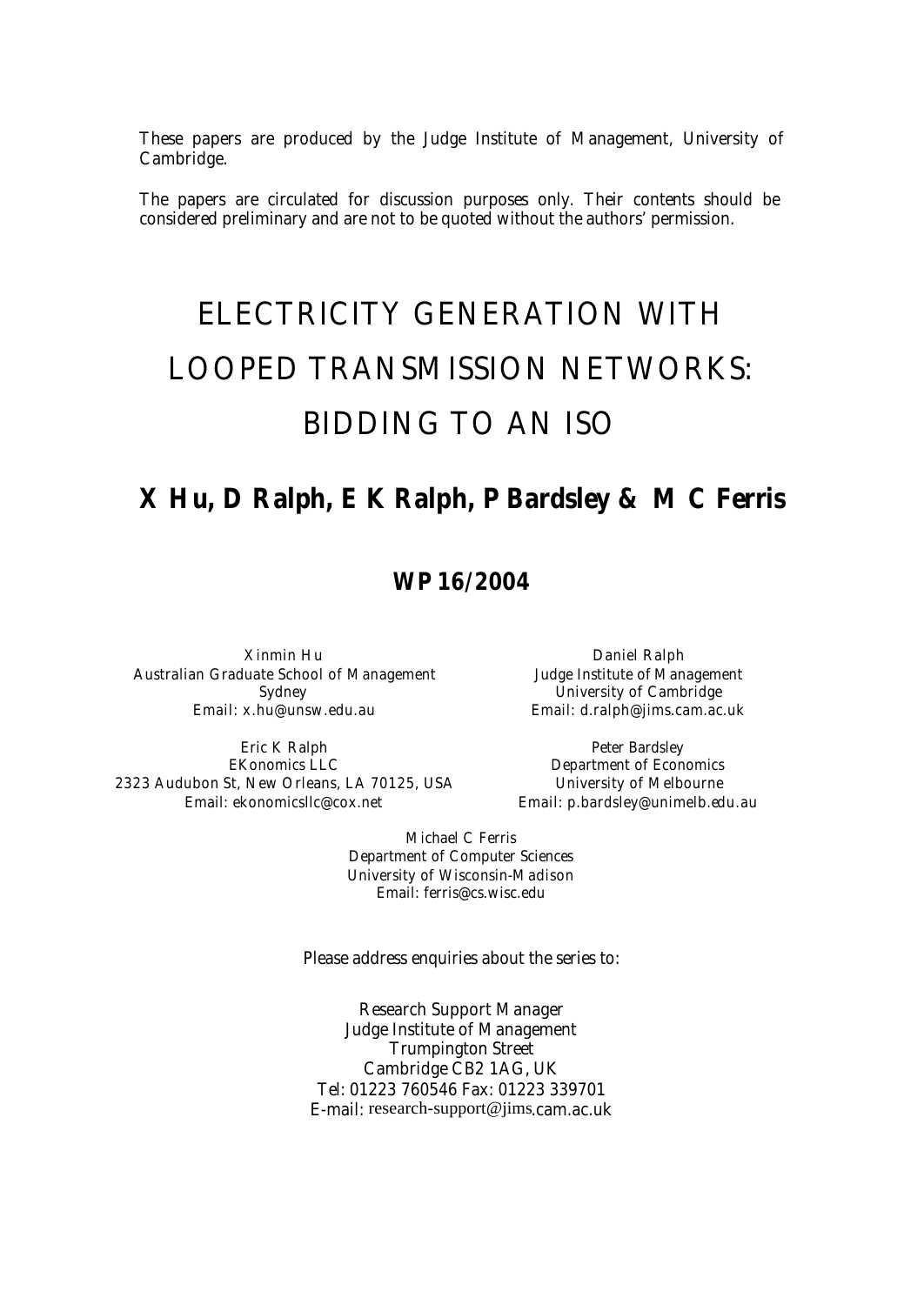### Electricity generation with looped transmission networks: Bidding to an ISO<sup>∗</sup>

Xinmin Hu† Daniel Ralph‡ Eric K Ralph§ Peter Bardsley¶ Michael C Ferris<sup>k</sup>

June 15, 2004

Revised: November 20, 2004

#### Abstract

This paper uses a bilevel game to model markets for delivery of electrical power on looped transmission networks. It analyzes the effectiveness of an independent system operator (ISO) when generators (and, in some cases, retailers) with market power bid a single parameter of their linear supply (demand) functions to the ISO. The ISO, taking these bids at face value, maximizes welfare subject to transmission constraints. We find that equilibrium outcomes are sensitive to firms' strategy spaces. Contrary to the results of simpler models and/or published intuitions:

- 1. In the presence of transmission congestion and loop flows, supply function equilibria (SFE) are not bounded from above by Cournot equilibria, so Cournot outcomes may be more efficient than SFE, a difference that can be accentuated by increasing the number of rivals at a given node;
- 2. Allocation of transmission rights to generators can reduce efficiency; and
- 3. Countervailing power on the part of buyers can lower efficiency.

<sup>∗</sup>The authors would like to thank Andreas Ehrenmann, Karsten Neuhoff, David Newbery, Kostas Sakellaris and two anonymous referees, for discussions and suggestions that have improved the paper; and Gordon Thompson for editing.

<sup>†</sup>Australian Graduate School of Management, Sydney, NSW 2052, Australia. This author gratefully acknowledges the support of the Australian Research Council in carrying out this work.

<sup>‡</sup> Judge Institute of Management, University of Cambridge

<sup>§</sup>EKonomics LLC, 2323 Audubon St, New Orleans, LA 70125-4117, USA; www.EKonomicsLLC.com

<sup>¶</sup>Department of Economics, University of Melbourne

<sup>k</sup>Department of Computer Sciences, University of Wisconsin–Madison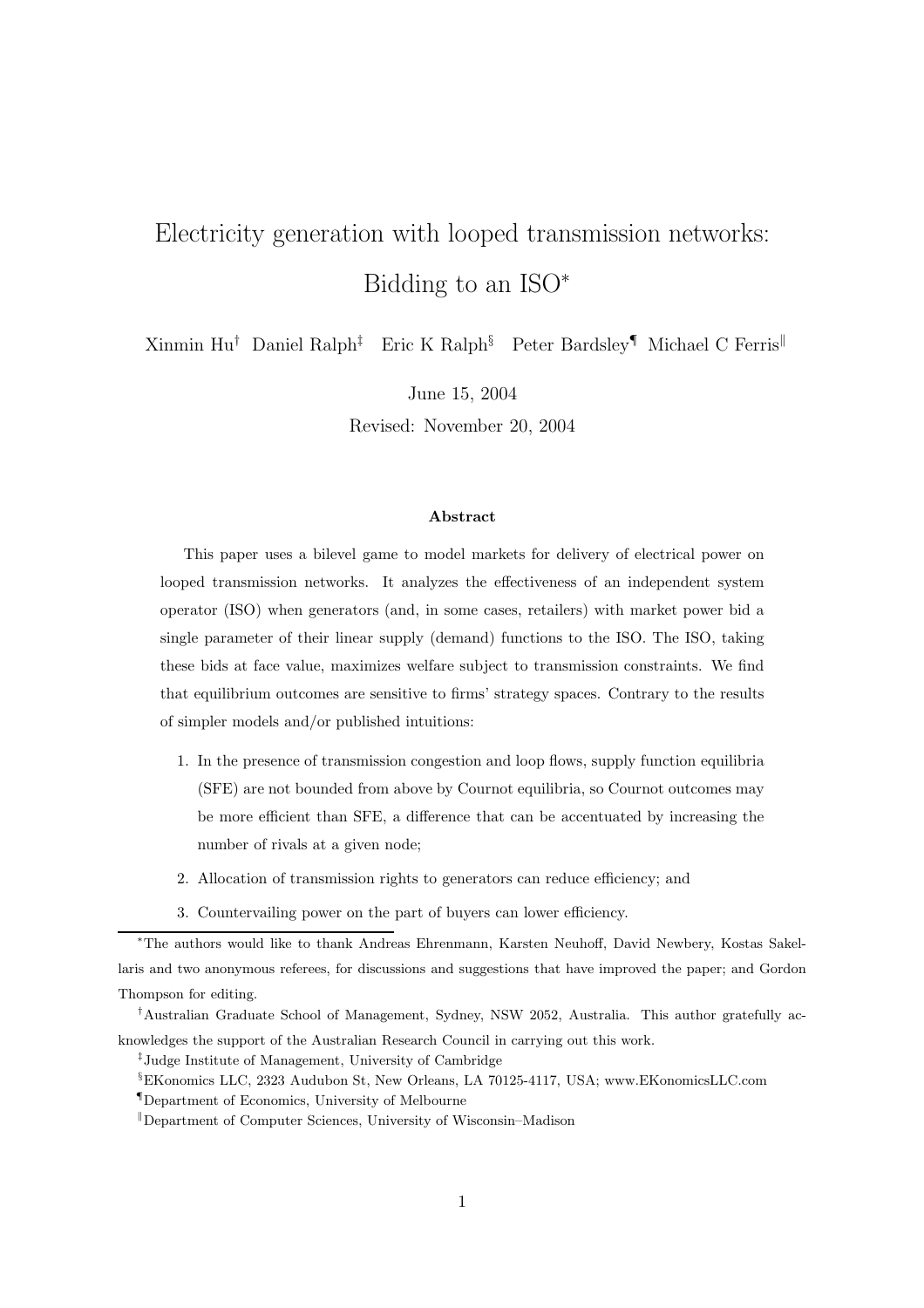#### 1 Introduction

The transportation of electrical power on a transmission network from net generation nodes to net consumption nodes is governed by the Kirchoff Laws (Saadat [42]). Due to power flow and counterflow, the actual transmission capacity of any link in the network depends on the load flow pattern, that is, the location and quantity of any injection or withdrawal of power on the entire network. As a consequence, transmission of power is different from the transportation of an ordinary commodity in a spatial market. This difference is particularly marked when the network contains loops, and there are transmission capacity  $\text{limits.}^{1}$  Reliability and security constraints, power loss, and other factors can also be important (Alvey et al. [2]).

This paper, derived from the first author's doctoral thesis [28], focuses on pool-type electricity markets as operated in Australia, England and Wales, New Zealand, and some parts of the United States, including the Pennsylvania-New Jersey-Maryland (PJM) electricity market [39]. In these markets, an independent system operator (ISO) determines prices by naively maximizing "social welfare" based on generators' supply function bids and on estimated, or possibly bid, demand functions, subject to transmission constraints. Limits in transmission capacity mean the ISO potentially sets a different electricity price at each node of the transmission network (sometimes referred to as nodal or locational marginal prices—Chao and Peck [8] and Hogan [26]). That is, there are multiple interlinked nodal markets, rather than a single market.

This paper presents, for two different looped-networks, numerical examples on the effectiveness of the ISO in the presence of network congestion. A simple loss-less model of electricity transmission is used (see Chao and Peck  $[8]$  and Gedra  $[19]$ ). Following Berry  $et$ al.  $[5]$ , it is assumed that cost and utility functions are quadratic,<sup>2</sup> and that each generator non-cooperatively bids a single parameter of their supply function (the other parameter is known).<sup>3</sup> Unlike Berry [5], in some cases we also allow retailers, acting for consumers, to bid one unknown parameter of their demand functions. The outcomes of these games (which we refer to as supply function equilibria (SFE) even when retailers bid demand functions) are not always intuitive, sometimes differing from simpler models of electricity transmission.

<sup>&</sup>lt;sup>1</sup>On the tractability of networks without loops, see Cho [9].

<sup>&</sup>lt;sup>2</sup>Other papers that use quadratic cost and utility functions include [24, 42, 21, 45, 49].

<sup>3</sup>Two-parameter bids allow full freedom in supply function bids and generate multiple equilibria. This is a well-known phenomenon for general supply functions in the absence of network constraints, (Klemperer and Myer [32]; see also the discussion below in §2.2 and §3.4.)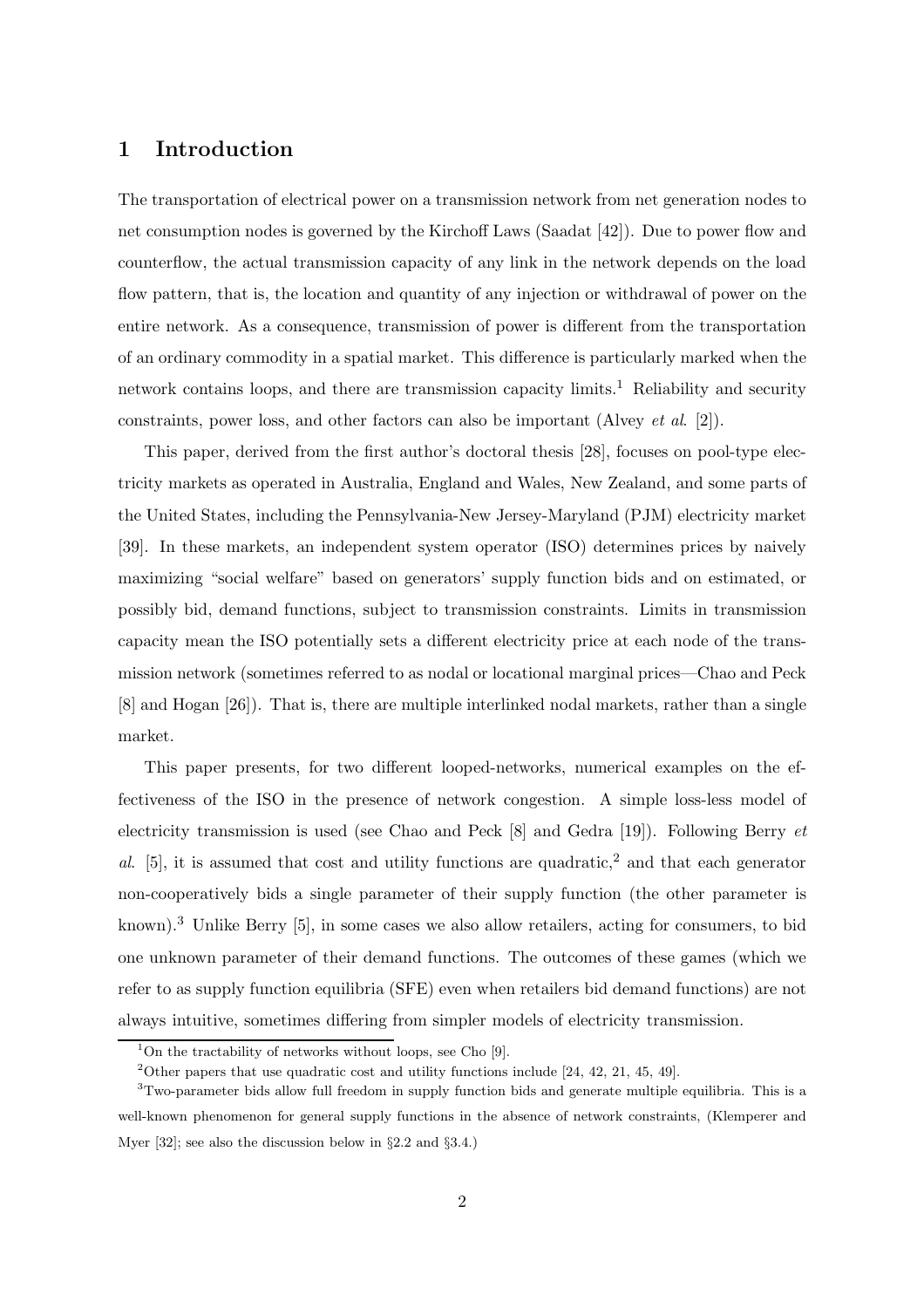In these games, generators and buyers that bid to the ISO must solve a bilevel optimization problem. A typical bilevel problem is an optimization model whose constraints require that certain of its variables, called the "lower-level" variables, solve an optimization sub-problem that depends parametrically on the remaining "upper-level" variables. An example from economics is the leader's problem in a Stackelberg game. Our model is a multi-leader (the bidding players) single-follower (the ISO) game. With loop flows and congestion, solving for this game's equilibrium is non-trivial. Papers that model supply function bidding in electricity markets with loop flows and congestion include Berry *et al.* [5], Cardell *et al.* [7], Ehrenmann and Neuhoff [14], Hobbs et al. [24], Weber and Overbye [45], Xian et al. [49], and Younes and Ilic [48].<sup>4</sup> Papers that do not account for loop flows and transmission constraints include [1, 3, 9, 11, 16, 23, 26, 27, 41, 43, 46].

The paper's results are obtained using novel (at least to economics) optimization techniques and numerical methods (Hu and Ralph [29], and Hu [28]). Our approach is to replace the ISO's lower-level optimization problem by its stationary conditions (a system of equilibrium constraints, EC) converting each bidder's problem to the form of a mathematical program with EC, or MPEC. We aggregate the bidders' stationary conditions to obtain an equilibrium problem with EC (Outrata [38]), or EPEC. Although bilevel programs and EPECs are unusually challenging nonlinear programs (see, for example, Luo *et al.* [33]), they can often be successfully tackled by solving standard stationary conditions from nonlinear programming theory. This proved to be so in the present case. The problem was expressed in GAMS [6], and we searched for stationary points using PATH (Dirkse and Ferris [12], and Ferris and Munson [17]), calling these, where found, Nash stationary equilibria. In all cases, the necessary second order conditions were met, implying that the points were locally Nash equilibria (our SFE).

The paper compares different SFE with each other, and in some cases, to Cournot equilibria, and to the case where players reveal their actual supply/demand information to the ISO, the "truth-telling" outcome (call it TT). While TT is relatively easy to determine, and reporting it is not uncommon (for example, see [11, 36, 41, 44, 47]), TT should not always be taken as a normative benchmark. Rather, the relevant contrasts are between different realistic situations, which may, but need not, include TT (see discussion in Subsection 4 below). Moreover, the paper's results should be understood as counterexamples—demonstrations of the possibility of certain outcomes.

<sup>4</sup>Algorithms for the gaming scenarios of the models in [5, 48] are developed in [24, 45].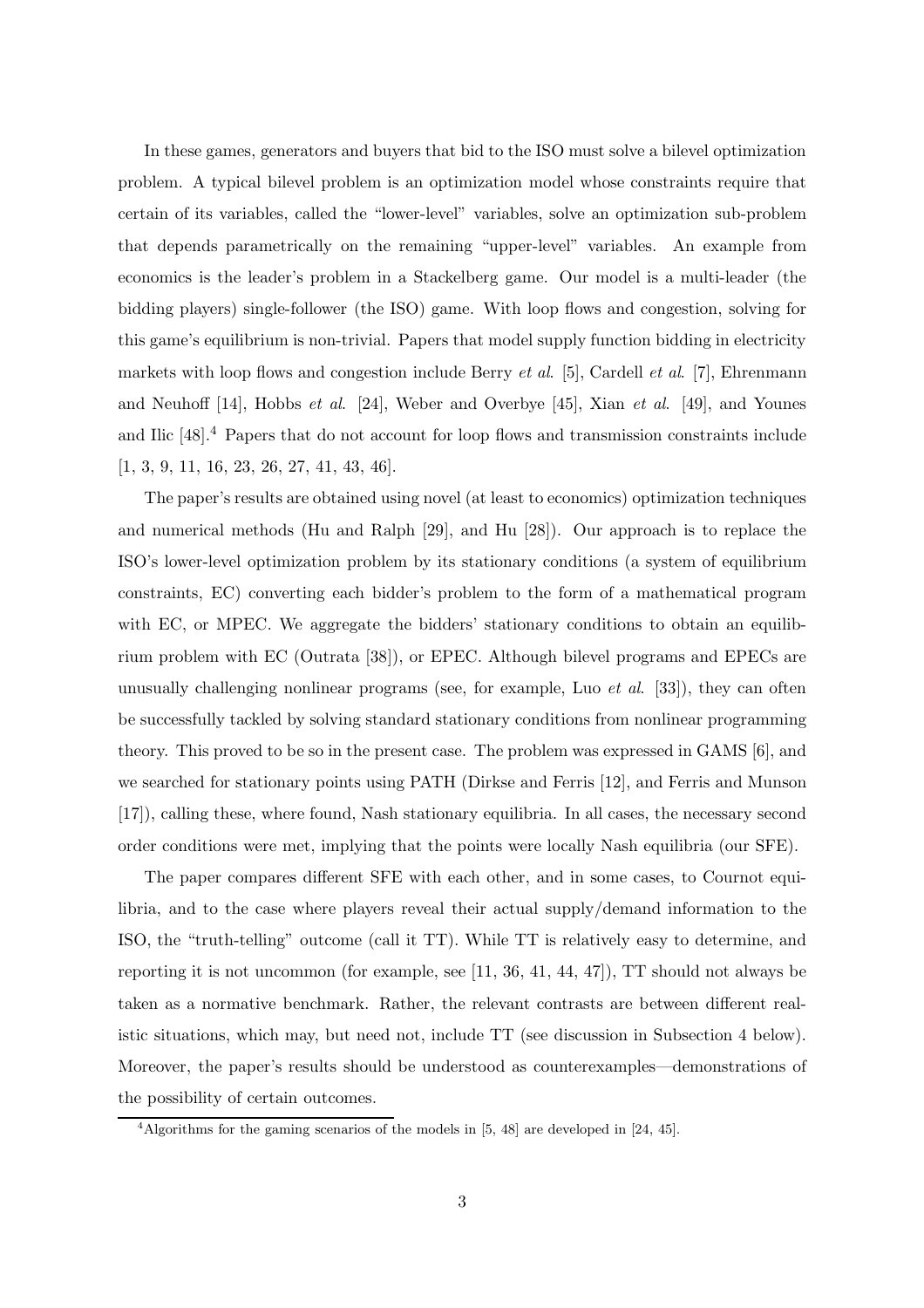The paper is organized as follows. In Section 2, the bilevel game is formulated and two networks are defined: the simplest network loop, and a stylized model of the PJM. Section 3 gives a brief description of the numerical method used to solve the SFE. The main results of the paper appear in Section 4. Four comparisons are made, often providing counterexamples to standard conclusions, and showing that changes in market conditions, including bidders' strategy spaces, can significantly change the games' outcomes. The comparisons are:

§4.2. A comparison between supply function and Cournot equilibria: Examples with transmission congestion show that SFE need not be bounded from above by Cournot equilibria (contrary to the non-bilevel case—generally see Klemperer and Meyer [32], and in electricity, Green and Newbery [23]).

Increasing competition at a node where supply is constricted by congestion sharpens this difference. In the SFE cases, efficiency and consumer welfare are minimally impacted, and the profits of firms not located at the node with increased competition are raised. In the Cournot case, the equilibrium comes close to TT, dramatically raising economic efficiency and consumer welfare.

The efficiency comparisons between the SFE and Cournot outcomes are particularly striking since, in the SFE case, the ISO can set nodal prices (rather than a single price in the Cournot case), and uses information about the generators' cost functions not used in the Cournot case.

- §4.3. A comparison between between (1) SFE, (2) a vertically integrated generation and transmission monopolist (so there is no need for an ISO), and (3) SFE with a generationonly monopolist: Several examples show that the granting of transmission rights to a generation monopolist reduces economic efficiency (contrary to, for example, a suggestion by Berry *et al.* [5, p. 157]).<sup>5</sup>
- §4.4. A comparison of SFE with generator certainty and uncertainty about transmission constraints and demand: In our examples, uncertainty reduces firm profits (Oren [36] recommended exploration of this); raises consumer welfare; has an ambiguous effect

 ${}^{5}$ For analysis directly incorporating transmission congestion contracts (Hogan [26]) into players' profit functions, see Gedra [19]; Gilbert et al. [20]; Joskow and Tirole [30]; Oren et al. [37, pp. 13 ff]; and Stoft [44]. For an example with transmission constraints see Cardell et al. [7].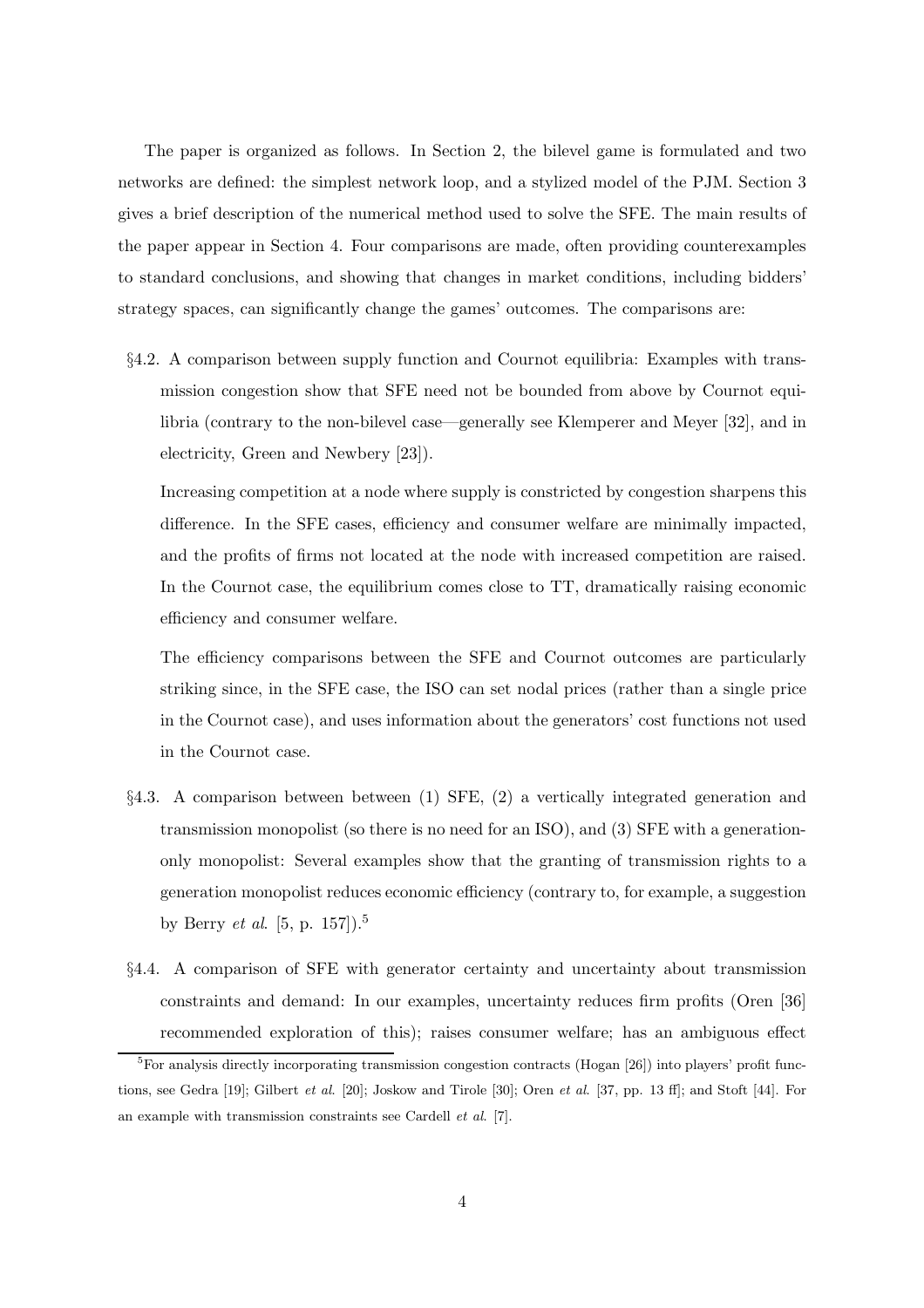on congestion rents (as does the form of supply function bidding); and never lowered economic efficiency, raising it in five of six cases.

§4.5. A comparison of SFE bidding by (1) generators only, and (2) generators and consumers: It is shown that bidding from consumers with market power can sharply harm efficiency, and hence may not be an attractive means of curbing market power on the generation side, contrary to Weiss [47] and King [31] and suggestions by Oren [36].<sup>6</sup>

We hypothesize possible explanations for these results in the relevant subsections. We are currently automating the model to allow more comprehensive testing of these hypotheses through large scale experimentation.

#### 2 Problem formulation

This section models a bilevel game based on Berry et al. [5]. Subsection 2.1 presents the optimal power flow problem, in our case a quadratic program, which is solved by the ISO to determine electricity pricing and dispatch. A bidder's bilevel profit<sup>7</sup> maximization is given in Subsection 2.2. The final subsection gives the data specifying the two networks for our computational experiments.

#### 2.1 The ISO's pricing and dispatch problem

We consider a loss-less DC version of power flow, following Chao and Peck  $[8]$  and Gedra  $[19]$ , on a transmission network with  $N+1$  nodes (sometimes called buses) labelled as  $0, 1, \ldots, N$ , and a set  $\mathcal L$  of links, where the link between Node i and j is written ij.

The transmission network is managed by an ISO. Bidders (generators and, where relevant, retailers acting for consumers) have complete information about the network, the ISO's operation procedure and all other participants' cost/utility functions. They submit binding bids representing their supply or demand functions to the ISO. The ISO, taking account of the network, solves a social welfare maximization (or a social cost minimization) problem assuming the bids are truthful (as is standard in practice), announcing a dispatch for each bidder and possibly distinct prices at each node. Consumers pay generators according to the scheduled

<sup>&</sup>lt;sup>6</sup>Berry *et al.* [5, p. 156] and Oren [36] raise the issue; Oren *et al.* [37, p. 12] demonstrate there may be no equilibrium with bilateral contracts.

<sup>&</sup>lt;sup>7</sup>In the case of a consumer, allow profit to refer to the consumer's surplus.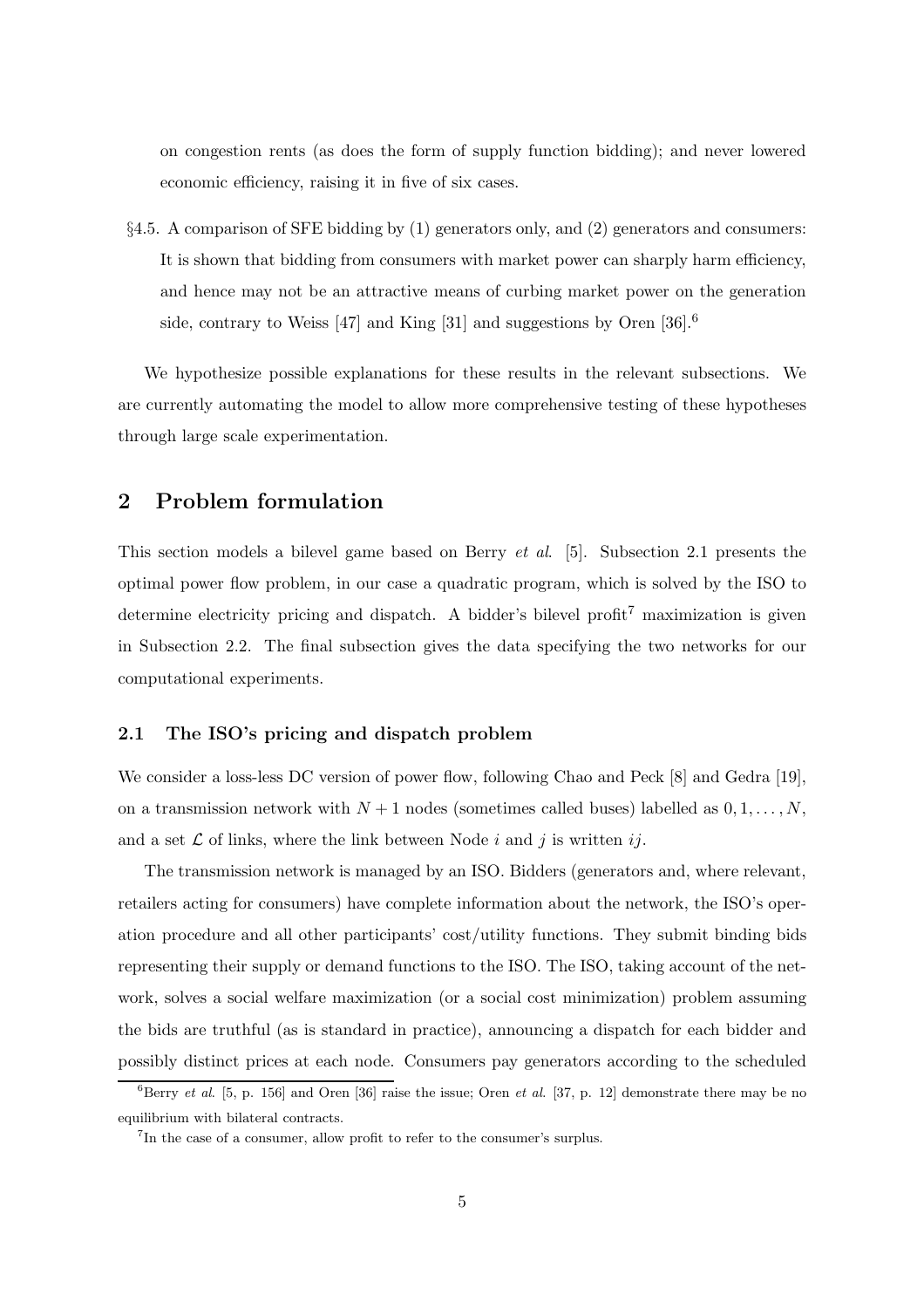dispatch and nodal prices. The announced dispatches and prices are technically feasible and clear the market according to each player's binding bid.

The existence of different prices at any two nodes implies network congestion, namely, one or more of the transmission lines is carrying electricity at its maximum capacity.

In the following exposition of the model, we assume for simplicity that there is a single generator or consumer at any Node i. However, our model is more general, allowing for multiple different bidders (generators and consumers) at a single node. In the numerical examples of the paper, generators or consumers located at the same node are assumed to have identical cost or utility functions, but when they are active bidders, each bids independently. This simplifies presentation, but provides no computational benefits, and is unlikely to impact on our qualitative conclusions.

Each player's cost or utility function is a quadratic function in quantity  $q_i$ , either cost,  $A_iq_i + B_iq_i^2$   $(q_i \ge 0)$ , or utility,  $-A_iq_i - B_iq_i^2$   $(q_i \le 0)$ , where each  $A_i$  and  $B_i$  is assumed to be positive. At all the equilibria in the paper's numerical results, a consumer at Node  $i$  is dispatched a quantity in the range  $[0, A_i/(2B_i)],$  where the consumer's utility is non-decreasing in the quantity consumed  $(-q_i)$ .

For expositional purposes, we focus on the case where the generator (or consumer) bids their supply (demand) function,  $a_i q_i + b_i q_i^2$  ( $-a_i q_i - b_i q_i^2$ ), to the ISO in the form of a pair of coefficients  $(a_i, b_i)$ . The ISO solves the following problem of minimizing the apparent social cost over all  $N + 1$  nodes in the network:

$$
\begin{aligned}\n\minimize \quad & \sum_{q_0, \dots, q_N}^N (a_i q_i + b_i q_i^2) \\
\text{subject to} \quad & q_0 + q_1 + \dots + q_N = 0 \quad \text{(1)} \\
& -C_{ij} \le \sum_{k=1}^N \phi_{ij,k} q_k \le C_{ij}, \quad i < j, \ ij \in \mathcal{L}, \quad \mu_{ij}, \ \overline{\mu}_{ij} \\
& q_i \ge 0, \quad i: \text{ generator}, \quad q_i \le 0, \quad i: \text{ consumer}, \quad \nu_i\n\end{aligned}
$$

where  $C_{ij}$  denotes the transmission limit on link ij, and  $\phi_{ij,k}$  denotes the distribution factor, that is, the contribution of an injection (or withdrawal) at Node  $k$  to the link ij. The distribution factors are determined by the network's physical properties. (Note that, without loss of generality,  $\phi_{ij,0}$  can be set to 0 for all links ij, hence  $k = 0$  is omitted from the sum indices in the capacity constraints.) Lagrange multipliers are displayed after the corresponding constraints in (1). The optimal solution to (1) is denoted by  $q = (q_0(a, b), \dots, q_N(a, b))$ , or simply  $q = (q_0, \dots, q_N)$ , a vector-valued function of  $(a, b) = (a_0, \dots, a_N, b_0, \dots, b_N)$ . The Lagrange multipliers  $\lambda$ ,  $\underline{\mu}_{ij}$ ,  $\overline{\mu}_{ij}$  and  $\nu_i$  are taken to be those corresponding to the optimal solution.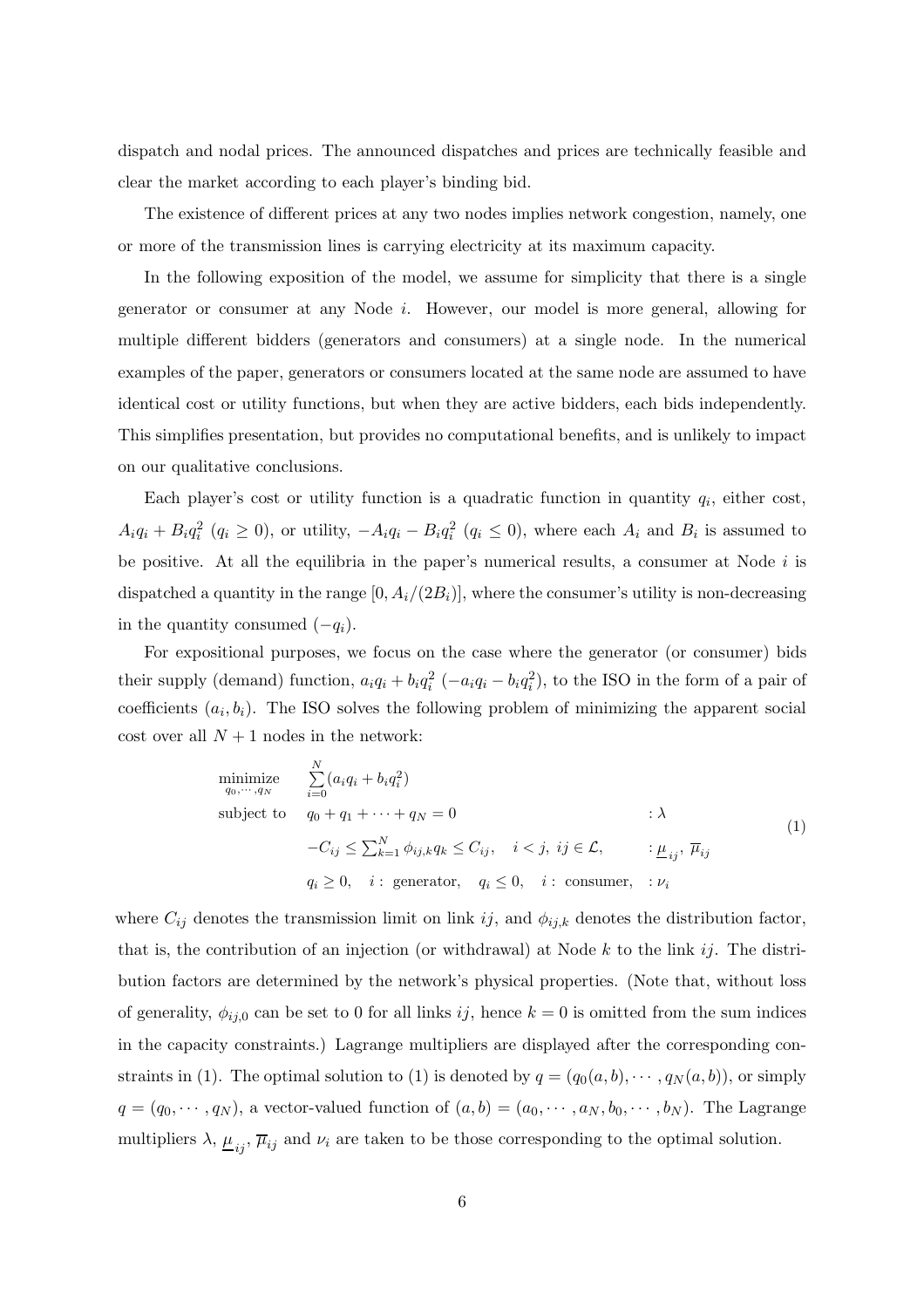The quantities  $q_k$  that optimize problem (1) commit the ISO to paying kth player a price that is consistent with their bid supply or demand function, that is:

$$
p_k = a_k + 2b_k q_k \tag{2}
$$

Additionally, if  $q_k \neq 0$ , the ISO in effect sets  $p_k$  equal to:

$$
p_k = -\lambda - \sum_{i < j, \, ij \in \mathcal{L}} (\overline{\mu}_{ij} - \underline{\mu}_{ij}) \phi_{ij,k} \tag{3}
$$

(Equation (3) is obtained by considering the ISO's Karush-Kuhn-Tucker or KKT conditions reproduced in (5) below. From the last two conditions,  $q_k \neq 0$  implies  $v_k = 0$ . By this and Equation (2), the two leftmost terms of the first equation can be replaced with  $p_k$ .

Notice that in the absence of binding transmission constraints,  $p_k$  equals the shadow price  $(-\lambda)$  of the physical (as opposed to economic) requirement that electricity generated equals electricity consumed.

Some remarks on the problem (1) are in order. First, bidding rules in actual markets involve complexities not captured by the present modeling. Perhaps most importantly, in our model, as in most of the electricity SFE models we have cited, players bid continuous supply or demand functions. In contrast, in real electricity markets, the format of bids is typically a stepwise function, which is difficult to formally model. Other complexities are also common. As an example, in Australia, generators bid, sixteen hours in advance, ten steps (price/quantity pairs) for each of 48 half hours of the next day. The ISO then predispatches the generators according to forecast loads for each of the 48 half hours. However, up to five minutes before the real-time dispatch, generators are allowed to change their quantity, but not price, offers by moving their quantities up or down along the offered price stack. Our model neither captures the stepwise bids, nor the rebidding aspect of this market. Second, in practice a variety of operating constraints, must be taken into account (Alvey *et al.* [2]). Of these, reliability and security issues, though important, can be put aside when the network is in a stable state, while the effects of transmission loss are likely to be small (as found by Denton  $et$  al. [11], see also [2] for network losses, in a linear network).

#### 2.2 A market participant's bidding problem

Consider the question of how a profit-maximizing player can take advantage of the market clearing procedures described above. That is, what supply or demand function should Bidder i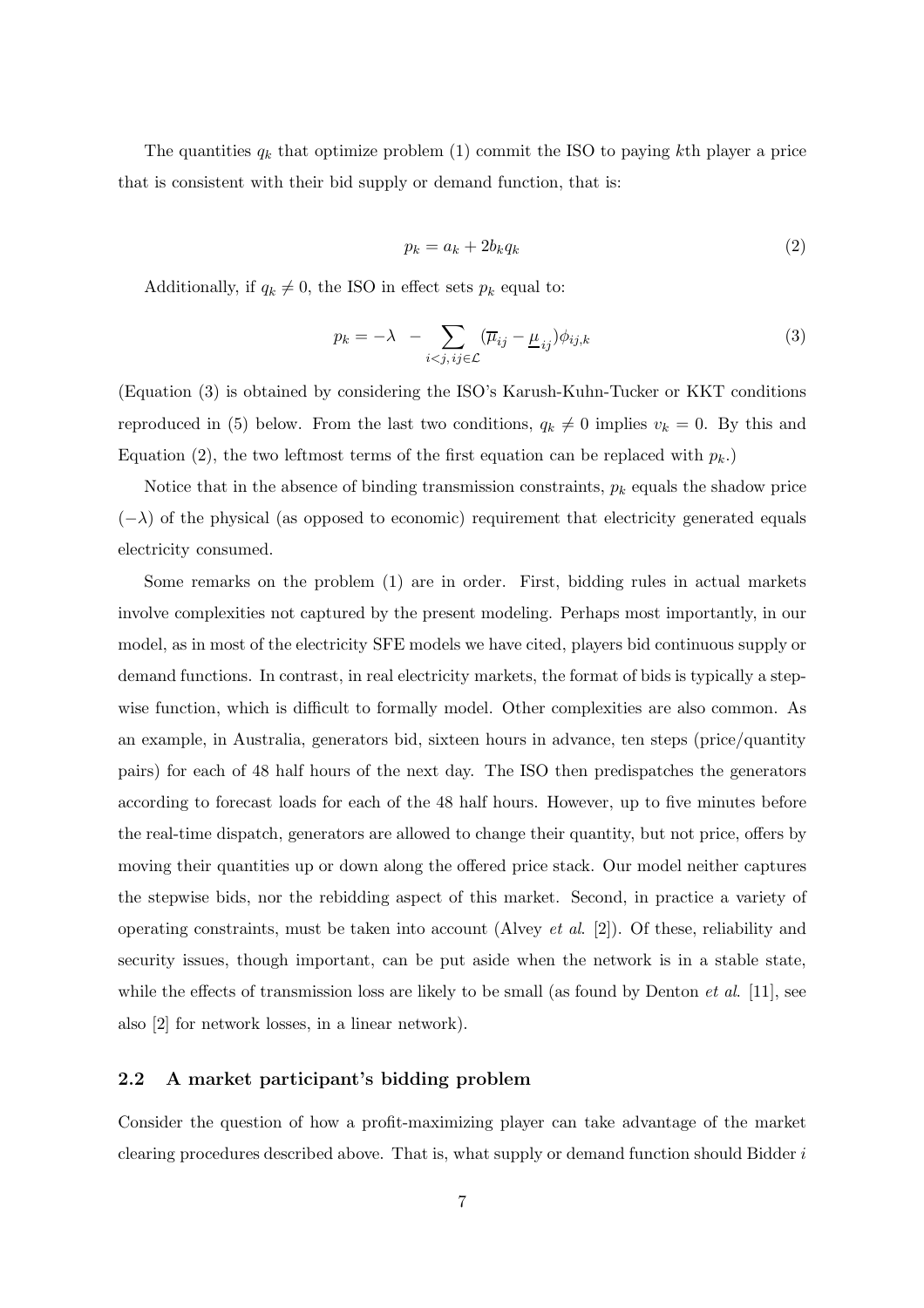submit to the ISO to achieve the player's own maximal profit?

Given that, from Equation (2), Bidder i's price is  $a_i + 2b_iq_i$ , then its profit maximization problem is:

maximize 
$$
(a_i + 2b_iq_i)q_i - (A_iq_i + B_iq_i^2)
$$
  
\nsubject to  $\underline{A}_i \le a_i \le \overline{A}_i$   
\n $\underline{B}_i \le b_i \le \overline{B}_i$   
\n $q_i$  such that  $q = (q_0, \dots, q_i, \dots, q_N)$  solves (1)  
\ngiven other participants' bids  $(a_{-i}, b_{-i})$ 

recalling that  $A_i q_i + B_i q_i^2$   $(q_i \ge 0)$  is the generator's actual cost, and  $-A_i q_i - B_i q_i^2$   $(q_i \le 0)$  is the consumer's actual utility.

The constants  $\underline{A}_i$ ,  $A_i$  and  $\underline{B}_i$ ,  $B_i$ , assumed to satisfy

$$
0 < \underline{A}_i \le A_i \le \overline{A}_i \quad \text{and} \quad 0 < \underline{B}_i \le B_i \le \overline{B}_i
$$

are lower and upper bounds for  $a_i$  and  $b_i$  that are based on industry knowledge (available to all participants) and imposed by the ISO. The equilibria of games, where they exist, in which these bounds are binding, are called conjectural supply function equilibria (CSFE; see, for example, Hobbs *et al.* [24]). No bounds on bids were binding in any of the examples of this paper.

The problem just outlined is a bilevel program, where the lower-level problem is that  $q$ must solve the optimal power flow problem of the ISO,  $(1)$ . Thus we refer to  $(1)$  and  $(4)$ , where the latter refers to the collection of problems for each Bidder  $i$ , as a bilevel game. Looking ahead to Sections 3 and 4, our main solution procedure starts by replacing the constraint on q in  $(4)$  with the KKT conditions of  $(1)$ , that is, reformulating the bilevel problem as a mathematical program with equilibrium (complementarity) constraints  $(MPEC)^8$ . We then replace all participants' MPECs by stationary conditions for these MPECs, reformulating the entire game into an EPEC.

While we examined the case where participants bid pairs of coefficients,  $(a_i, b_i)$ , these generated multiple equilibria. Largely as a result (see the discussion in Subsection 3.4 below), the examples in Section 4 below further assume all participants know either  $A_i$  for all players, or  $B_i$  for all players, and the ISO requires each firm to only bid its unknown parameter, fixing the known coefficient to its true value. That is, where  $A_i$  is known, then  $b_i$  only is bid, and

<sup>&</sup>lt;sup>8</sup>A complementarity constraint restricts two quantities so both are non-negative or both are non-positive, and in either case their product is zero—see the last four of the ISO-KKT constraints in problem (5).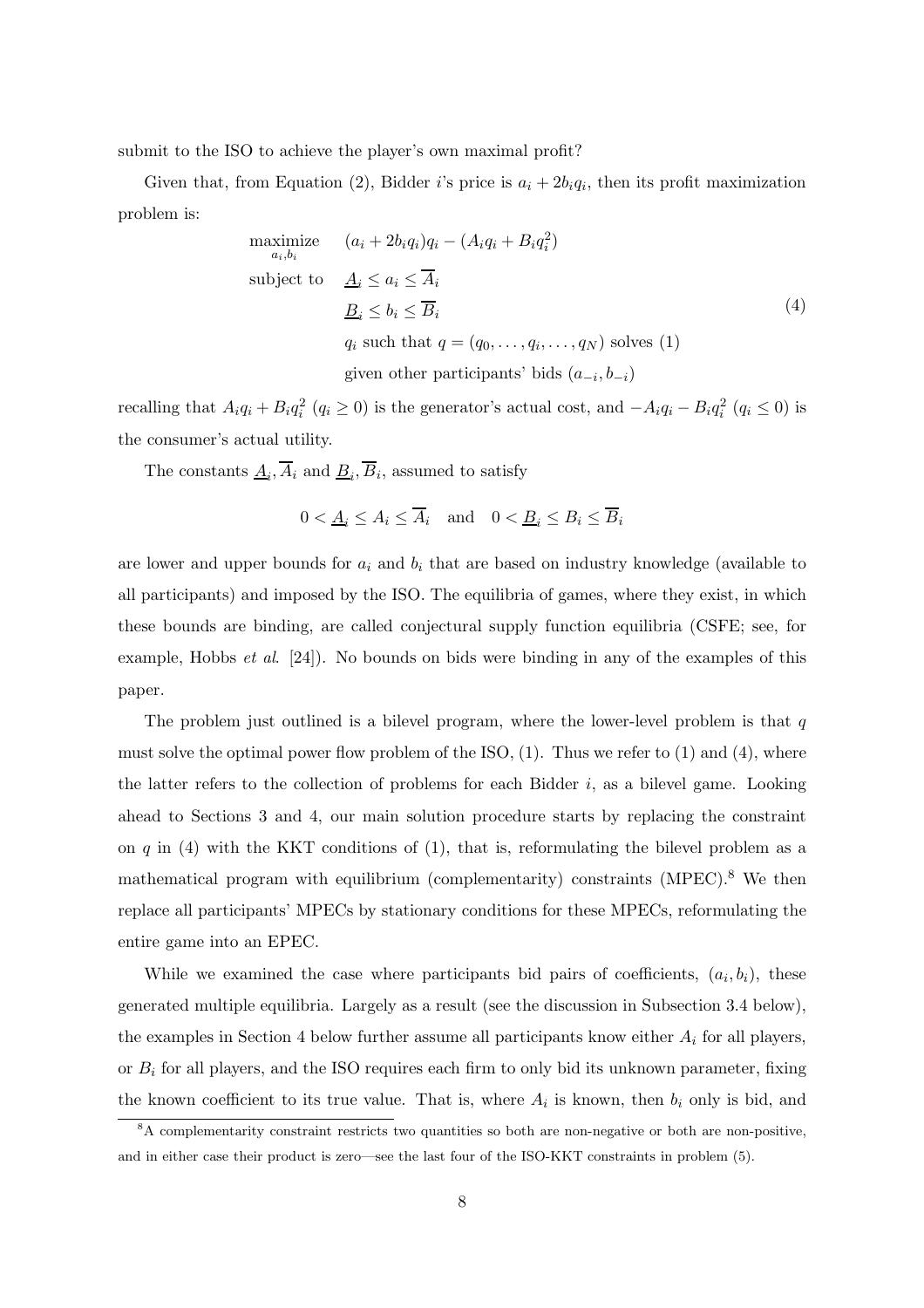$a_i$  is constrained to equal  $A_i$  (or define  $\underline{A}_i = A_i = A_i$ ). Refer to this as the bid b game. The bid a game is correspondingly similar.

#### 2.3 The networks modeled

We examine the following two networks:

A three-node looped network (Figure 1) which is extensively used [8, 26, 28, 19, 36, 44] to illustrate the fundamental difference between transmission networks with loop effects and ordinary commodity networks.

The distribution factors for the three-node network are  $\phi_{01,1} = 2/3, \phi_{01,2} = 1/3, \phi_{02,1} =$  $1/3, \phi_{02,2} = 2/3, \phi_{12,1} = 1/3, \phi_{12,2} = -1/3$ . The distribution factors have an intuitive explanation. Power injected at Node 1 can flow directly to Node 0 (where consumers are located) via Link 01, or by transiting Link 12 and then Link 02. If we assume all lines have the same physical parameters, so transit via the two links is twice as "hard" as by the single link, then two thirds of the power flows through Link 01 and one third through Link 12 and Link 02, and similarly, but in reverse, from Node 2.

A five-node network (Figure 2) which is taken from a PJM's tutorial course material [39].

The distribution factors of power injected at the five nodes are:

|               | $\phi_{01,1}$ $\phi_{01,2}$ $\phi_{01,3}$ $\phi_{01,4}$ |                             |  |           | $0.6363$ $0.3636$ $0.5454$ $0.4545$ |                               |           |
|---------------|---------------------------------------------------------|-----------------------------|--|-----------|-------------------------------------|-------------------------------|-----------|
|               | $\phi_{02,1}$ $\phi_{02,2}$ $\phi_{02,3}$ $\phi_{02,4}$ |                             |  | 0.3636    | 0.6363                              | 0.4545                        | 0.5454    |
|               | $\phi_{12,1}$ $\phi_{12,2}$ $\phi_{12,3}$ $\phi_{12,4}$ |                             |  | 0.2727    | $-0.2727$                           | 0.0909                        | $-0.0909$ |
|               | $\phi_{13,1}$ $\phi_{13,2}$ $\phi_{13,3}$ $\phi_{13,4}$ |                             |  | 0.0909    |                                     | $-0.0909$ $-0.6364$ $-0.3636$ |           |
|               | $\phi_{24,1}$ $\phi_{24,2}$ $\phi_{24,3}$ $\phi_{24,4}$ |                             |  | $-0.0909$ | 0.0909                              | $-0.3636$                     | $-0.6364$ |
| $\phi_{34,1}$ | $\phi_{34,2}$                                           | $\phi_{34,3}$ $\phi_{34,4}$ |  | 0.0909    | $-0.0909$                           | $0.3637 -0.3637$              |           |

While we use these two networks throughout, we vary the capacities,  $C_{ij}$  on each link, and the number and type of players at each node.

#### 3 Calculation of Nash stationary equilibria

Motivated by questions of existence and computational tractability, in Subsection 3.1 we propose two solution concepts: Nash stationary and local equilibria, which are weak variants of the classical Nash equilibrium concept.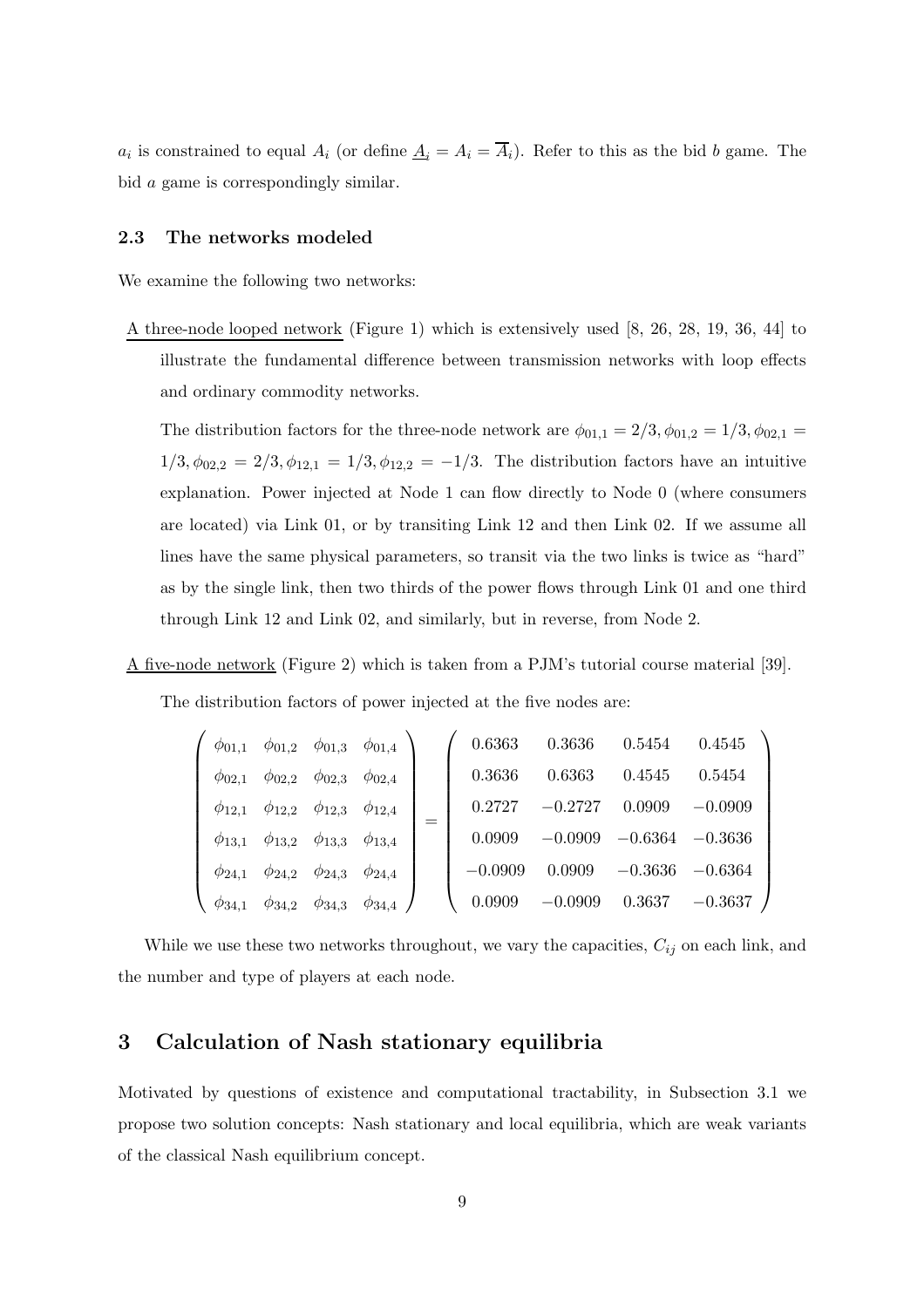

In Subsection 3.2 we formulate the bilevel problem faced by each player as an MPEC. We explain how the stationary conditions of all the players' problems yield a large KKT system, that we call All-KKT, that represents Nash stationary equilibria. Based on previous work (Fletcher et al. [18]), which analyzed a nonlinear programming method applied to MPECs, we anticipated that the PATH package (Dirkse and Ferris [12], and Ferris and Munson [17]) for solving KKT systems would be useful in solving All-KKT and hence in finding Nash stationary points.

Subsection 3.3 provides details on solving the All-KKT system. Preliminary numerical tests on markets over the five-node network with randomly generated cost/utility data indicate, as hoped, that finding Nash stationary points need not be computationally intractable. Checking second-order optimality conditions established that all the found points were local Nash equilibria.

Subsection 3.4 discusses uniqueness of the found Nash equilibria, noting the importance of restricting bids to a single parameter,  $a_i$  or  $b_i$ .

#### 3.1 Solution concepts

If we express the dispatch q from the ISO's problem as a vector-valued function of  $(a, b)$  or, since we are thinking of the *i*th player's strategy,  $(a_i, b_i, a_{-i}, b_{-i})$ , then the bilevel game, (1) and (4), takes the form of a standard game theory model. Participant i has a profit function which can be written as  $\pi_i(a_i, b_i, a_{-i}, b_{-i})$ , that it seeks to maximize by choosing its strategies within prescribed bounds:  $\underline{A}_i \leq a_i \leq A_i$  and  $\underline{B}_i \leq b_i \leq B_i$ . Two difficulties immediately arise. First, the profit function  $\pi_i$  is generally nonconcave in  $(a_i, b_i)$ , which throws doubt on the existence of pure strategy Nash equilibria. Indeed, lack of existence is well-known—see, for example, Berry [5, Footnote 8, p. 143], Weber and Overbye [45], and Hu et al. [29]. Second,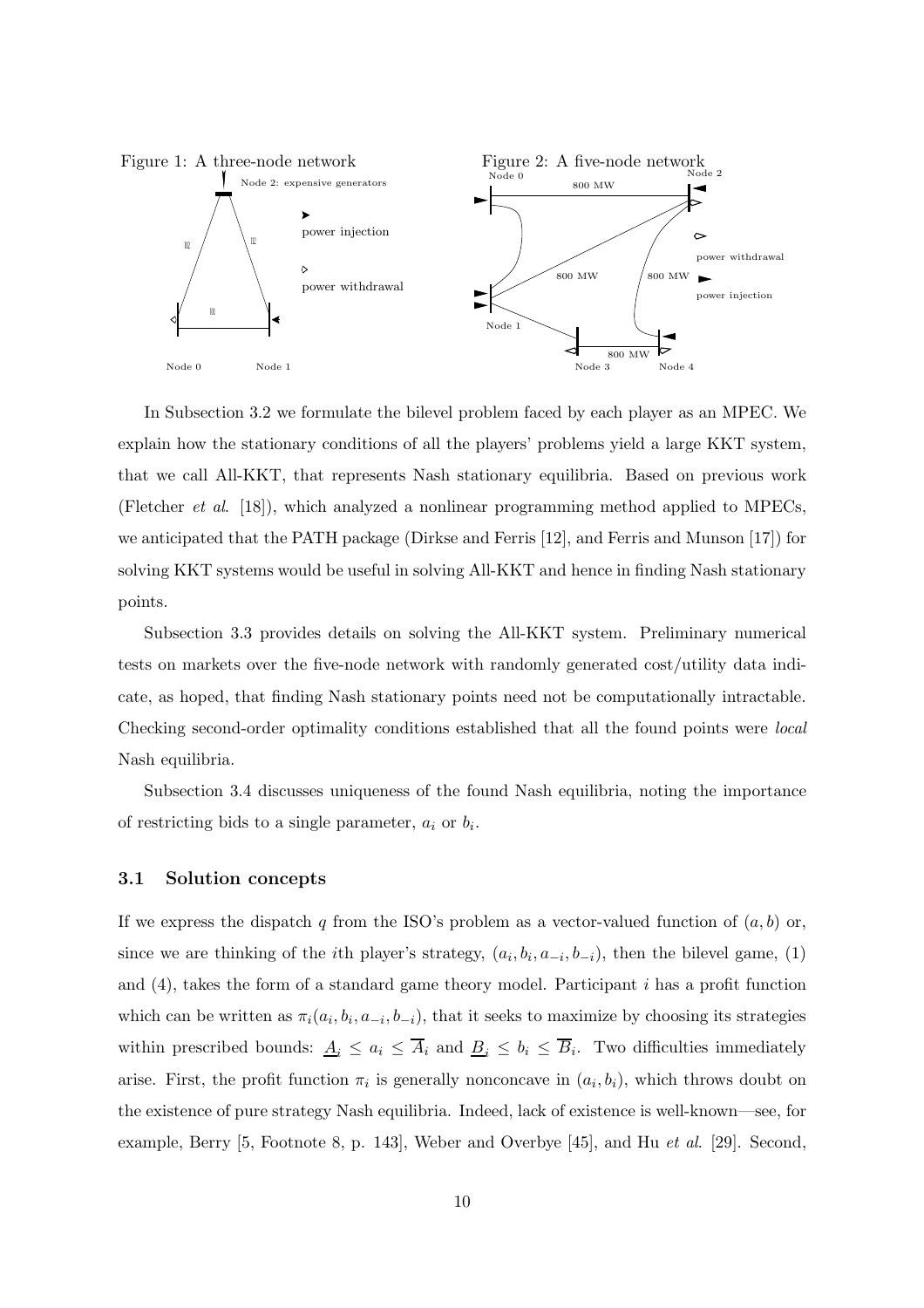the dispatch function  $q(a_i, b_i, a_{-i}, b_{-i})$  is usually nondifferentiable and cannot be readily, if at all, expressed analytically. We therefore propose a solution concept, for the bilevel game, that is weaker than the pure Nash, but is somewhat more amenable to computation.

To relax the typical concavity assumption on profit functions, we apply a local version of the Nash equilibrium concept. A local Nash equilibrium is a point which is a Nash equilibrium for the restricted problem that is defined by restricting the strategy space (the Cartesian product of individual participants' strategy spaces) to a sufficiently small neighborhood of this point. An even weaker equilibrium concept stems from computational practice in optimization, where algorithms are commonly designed only to find a stationary point of an optimization problem, that is, a point satisfying a first order optimality condition. Based on this, we call a point a Nash stationary equilibrium if the associated strategy of each participant satisfies the stationarity condition for their profit maximization problem. We have not yet explained what such a stationary condition for (4) might be; we turn to this next.

#### 3.2 Model development

Since the ISO's problem (1) is a strictly convex quadratic program, a dispatch  $q(a, b)$  solves (1) given  $(a, b)$  if and only if  $q(a, b)$  is stationary for the same problem, that is, there exist multipliers corresponding to the constraints that satisfy the usual KKT conditions at  $q(a, b)$ (Bazaraa [4]). Therefore, given other participants' bids  $(a_{-i}, b_{-i})$ , Bidder *i*'s problem becomes the following MPEC:

maximize  
\na<sub>i</sub>,<sub>b<sub>i</sub>,<sub>q</sub>,<sub>\lambda</sub>,<sub>\underline{\mu},\overline{\mu},\nu</sub> 
$$
(a_i + 2b_iq_i)q_i - (A_iq_i + B_iq_i^2)
$$
  
\nsubject to  
\n
$$
\underline{A}_i \leq a_i \leq \overline{A}_i, \quad \underline{B}_i \leq b_i \leq \overline{B}_i
$$
\nwhere, for each  $j = 0, ..., N$  and  $mn \in \mathcal{L}$  with  $m < n$ :  
\n
$$
a_j + 2b_jq_j + \lambda + \sum_{i < k, i,k \in \mathcal{L}} \phi_{ik,j}(\overline{\mu}_{ik} - \underline{\mu}_{ik}) - \nu_j = 0
$$
\n(ISO-KKT)  
\n
$$
q_0 + q_1 + \cdots + q_N = 0
$$
\n
$$
C_{mn} + \sum_{k=1}^N \phi_{mn,k}q_k \geq 0, \quad \underline{\mu}_{mn} \geq 0, \quad \underline{\mu}_{mn}(C_{mn} + \sum_{k=1}^N \phi_{mn,k}q_k) = 0
$$
\n
$$
C_{mn} - \sum_{k=1}^N \phi_{mn,k}q_k \geq 0, \quad \overline{\mu}_{mn} \geq 0, \quad \overline{\mu}_{mn}(C_{mn} - \sum_{k=1}^N \phi_{mn,k}q_k) = 0
$$
\n
$$
q_j \geq 0, \quad \nu_j \geq 0, \quad q_j\nu_j = 0 \quad \text{if Bidder } j \text{ is a generator}
$$
\n
$$
q_j \leq 0, \quad \nu_j \leq 0, \quad q_j\nu_j = 0 \quad \text{if Bidder } j \text{ is a consumer}
$$
\n(5)</sub>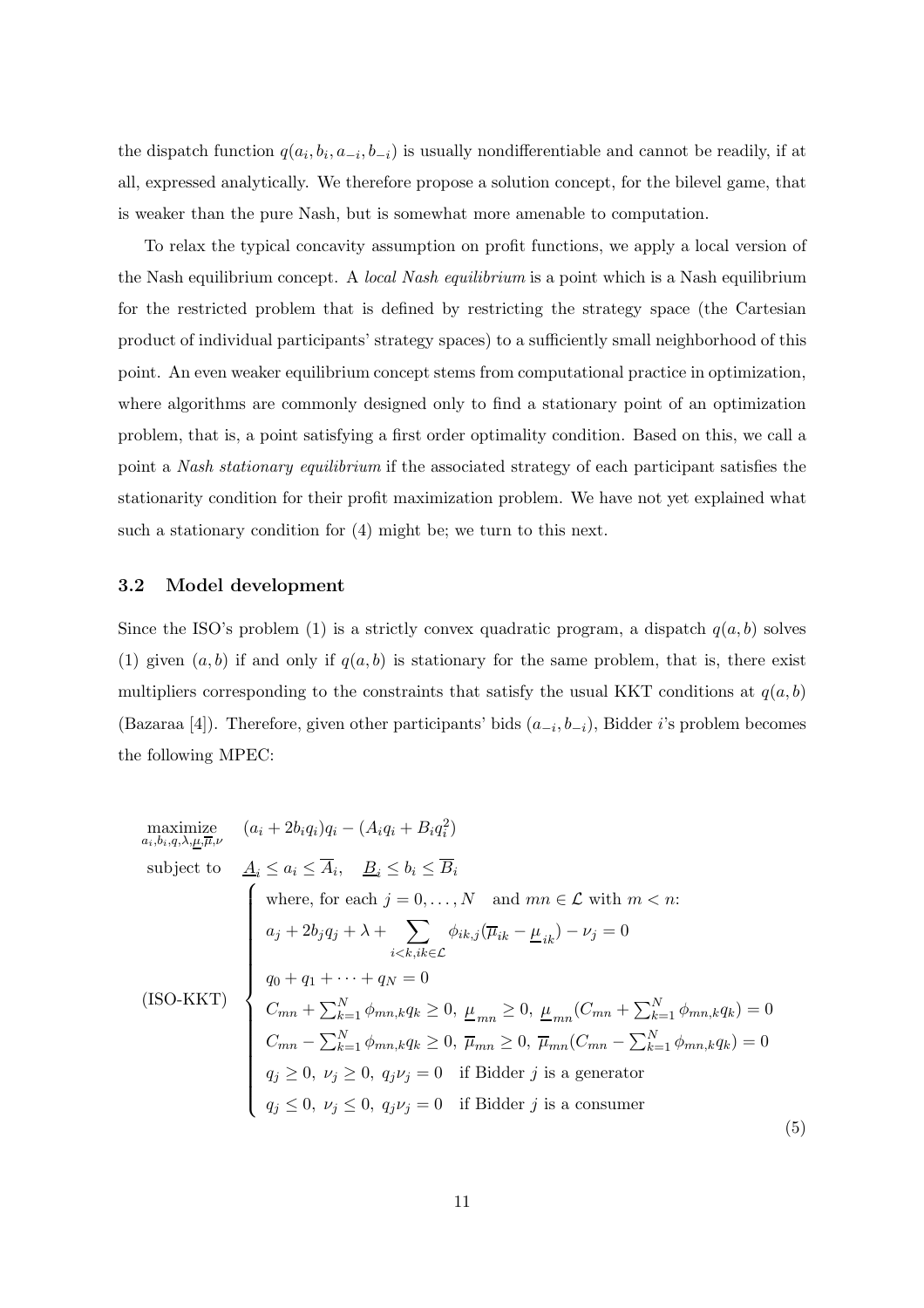where  $\underline{\mu}, \overline{\mu}, q$ , and  $\nu$  denote vectors, the respective components of which are  $\underline{\mu}_{mn}, \overline{\mu}_{mn}, q_j$ , and  $\nu_i$ . Here the EC are distinguished from standard constraints only by the complementarity conditions (the last two conditions of ISO-KKT). As a result, the EC may be referred to as complementarity constraints, CC, and the MPEC called an MPCC.

The game based on the all participants' problems (5), for  $i = 0, \ldots, N$ , gives rise to an EPEC. In particular, following Hu [28], we formulate the standard first order necessary (that is, KKT) conditions of  $(5)$  for each Bidder i. We then form a system consisting of all bidders' KKT conditions in which the ISO's KKT conditions, that appear as (ISO-KKT) in the constraints of (5), are in common (so the variables  $q, \lambda, \mu, \overline{\mu}, \nu$  are in common), hence appear only once. However, each bidder's KKT system includes different KKT multipliers for the corresponding common constraints. We call this system All-KKT; it constitutes an EPCC. We define a Nash stationary equilibrium as a solution of All-KKT—see Hu and Ralph [29] for discussion. For brevity, we omit formulation of All-KKT here; see Hu [28, Chapter 7] for details.

Formally, we are using a KKT system (and solver) in the same way that a classical game with constrained strategy sets can be modelled by aggregating the KKT systems of all bidders. However, the KKT system for (5) is not an "ordinary" KKT system because the problem is not an ordinary nonlinear program. MPECs are atypical in the class of general nonlinear programs in that standard numerical stability conditions on the constraints, termed constraint qualifications, do not hold (see Hu [28] and references therein, including the monograph Luo et al. [33], for a general exploration of MPECs). Nevertheless, in many situations, standard nonlinear programming methods are very effective. In particular, application of a sequential linear complementarity method, such as the path search method (Ralph [40]) that is embodied in PATH, to All-KKT, is strongly suggested by Fletcher *et al.* [18], which explains why the sequential quadratic programming method for nonlinear programs can be efficient for MPECs.

#### 3.3 On computation

PATH is applied directly to All-KKT to find a Nash stationary point of the bilevel game. We write the All-KKT system, and subsequent checking procedures mentioned next, in the GAMS modelling language [6], and present results compiled from the WHEEL machine at The University of Wisconsin.

The algorithm can fail to find a Nash stationary point. According to our computational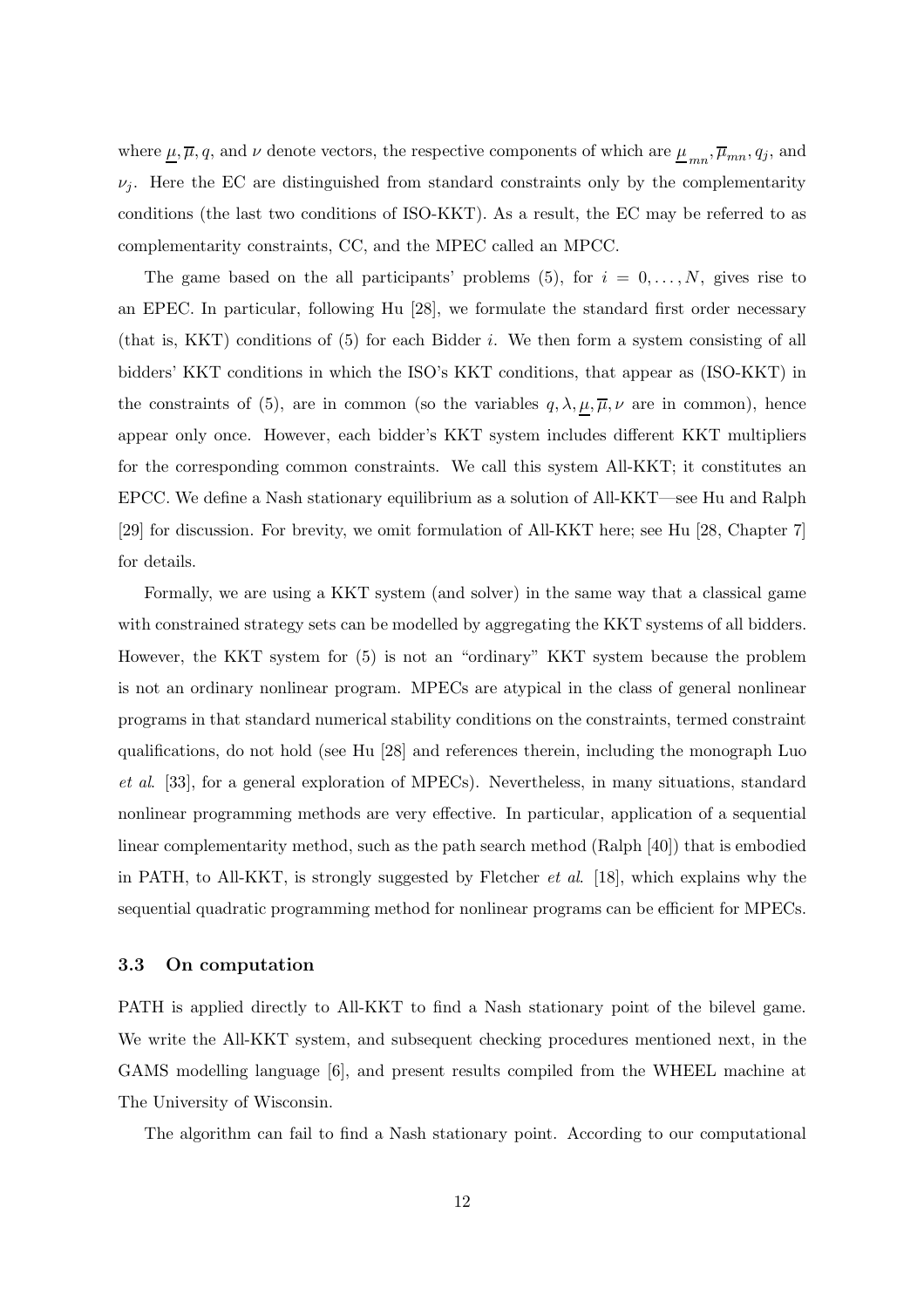experience with the bilevel game (1) and (4), several factors such as the capacity limits on links, the location and number of generators and consumers, their cost/utility functions, bounds on bid variables, as well as starting points for PATH, may have significant effects on the solvability of the game. For example, using the built-in uniformly distributed random number generator of GAMS, we produced 30 cost/utility functions for a five-node network—see Table 1. We then imposed a capacity limit 500 MW on link 13 and 800 MW on other links of the fivenode network in Figure 2, and required  $\underline{A}_i = 0.0, \overline{A}_i = 100, \underline{B}_i = 0.0001$  and  $\overline{B}_i = 2$  for all generators. We tried to find an equilibrium for the 90 games generated by allowing bids of a only, b only, and a and b together, under each of these 30 generator/consumer configurations. Out of these 90 problems, 82 were solved from starting points determined by the default action of the GAMS/solver interface  $(30, 27,$  and  $25$ , respectively, for bid a, bid b, and jointly bid a and  $b$ ).

Table 1: Location of generators and consumers and actual cost/utility functions

| node           | $#$ generators | $# \; \text{consumers}$ | coefficient a            | $\alpha$ coefficient $b$ |
|----------------|----------------|-------------------------|--------------------------|--------------------------|
| 0              |                |                         | uniform $(30.16, 30.45)$ | uniform $(0.030, 0.035)$ |
|                | 2              |                         | uniform $(30.20, 30.40)$ | uniform $(0.035, 0.040)$ |
| $\overline{2}$ |                |                         | uniform $(33.5, 33.60)$  | uniform $(0.06, 0.085)$  |
|                |                |                         | uniform(262.15,262.80)   | uniform(0.06, 0.065)     |
| 3              |                |                         | uniform(240.15,240.85)   | uniform $(0.065, 0.068)$ |
| 4              |                |                         | uniform $(30.30, 30.45)$ | uniform $(0.02, 0.04)$   |
|                |                |                         | uniform(243.45,243.50)   | uniform $(0.055, 0.058)$ |

GAMS default seed  $= 3141$  is applied here

If a Nash stationary equilibrium is obtained, we check to see if a second-order sufficient condition holds, that is, we attempt to verify that the stationary point for each bidder is indeed a local maximum of its profit/utility problem (5). Given that MPECs have properties that are atypical in general nonlinear programming, checking sufficient conditions is not always straightforward—for a full description see Hu [28]. Nevertheless in all our experiments, by good luck or, in some cases, a favorable MPEC structure, all Nash stationary points were found to be local Nash equilibria.

#### 3.4 Bidding strategies considered

We focus on the bid  $a$  and bid  $b$  games for the following reasons: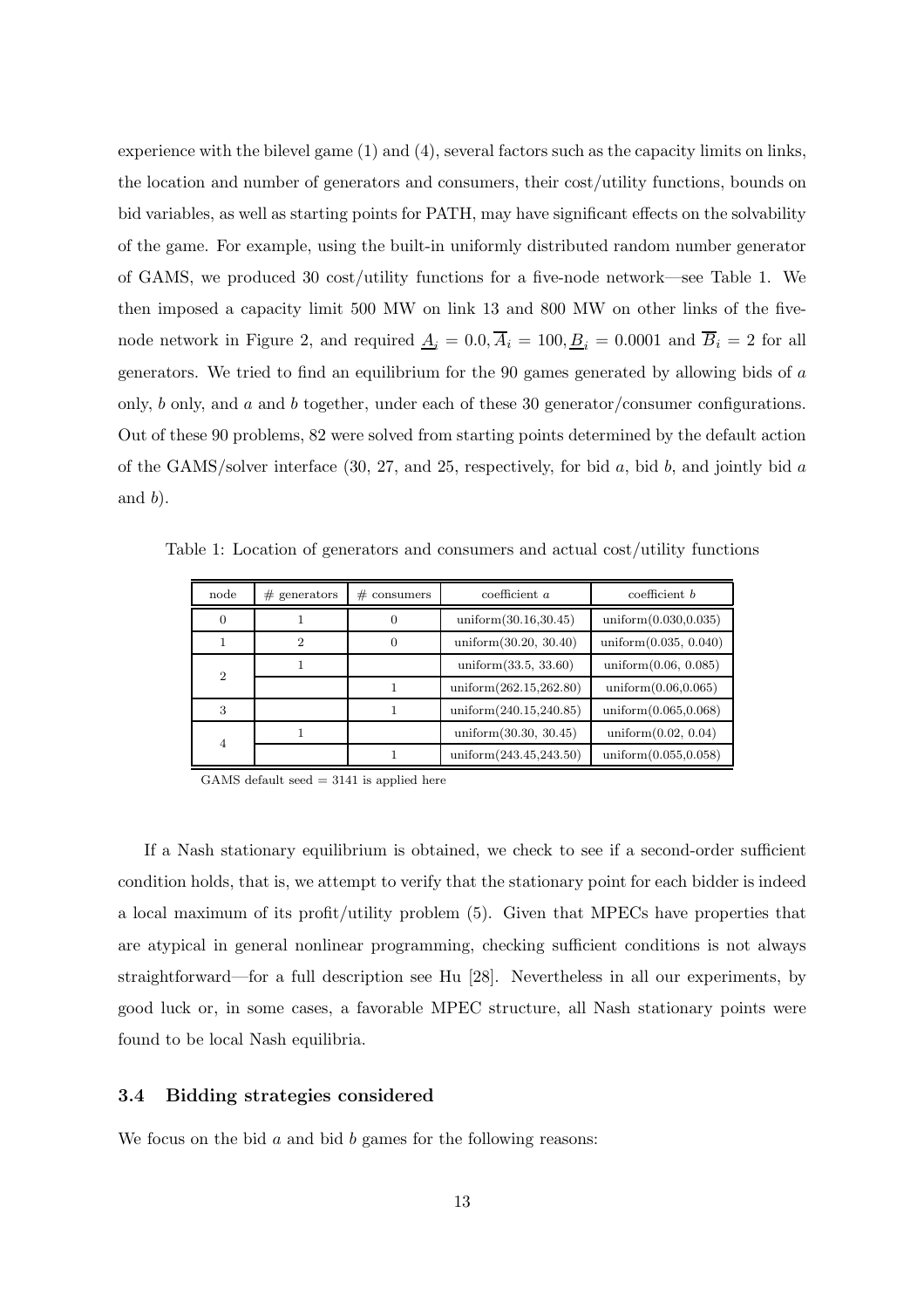- 1. For bid  $a$  and bid  $b$  games, our numerical experience indicates that algorithm convergence is more or less independent of the starting points, that is, when successful, the algorithms we tested arrived at the same Nash stationary equilibrium regardless of the initial states of the game. In contrast, when bidding both a and b, given an initial point  $(a^0, b^0)$  the algorithm produces a stationary point  $(a, b)$  with a at or near  $a^0$ ; this multiplicity of Nash stationary equilibria makes it difficult to compare the game outcome(s) with other market situations. Indeed, it is not hard to give an example with a continuum of local Nash equilibria, see Hu [28], which is consistent with the related analysis of Ehrenmann [13]. Multiple equilibria also arise for SFE in the absence of network constraints and when bids are applied to a unique or known demand function (Klemperer and Meyer [32]; and in electricity, Newbery [34], Green and Newbery, [23] and Newbery [35]).
- 2. Suppose we have a Nash stationary equilibrium point for the bid a or bid b game. It can be seen, from the KKT conditions for each participant's problem (5), that if the bounds  $\underline{A}_i \leq a_i \leq \overline{A}_i$  and  $\underline{B}_i \leq b_i \leq \overline{B}_i$  are inactive at that point for all participants (as is the case in all of this paper's examples), then the point also satisfies the stationary conditions for jointly bidding  $a$  and  $b$ . That is, this point must be a Nash stationary equilibrium for the bid both  $a$  and  $b$  game.

#### 4 Market efficiency: Numerical examples

In this section, a number of comparisons of local (non-cooperative) Nash equilibria are made to illustrate possible impacts of different market environments and regulatory regimes. In all these comparisons, only generators bid strategically,<sup>9</sup> except in Subsection 4.5 below, where strategic bidding by generators and consumers together is examined.

If generators and consumers were to bid truthfully or the ISO was fully informed, then the ISO would be able to maximize economic efficiency. However, in the examined games, TT is not achieved due to the presence of market power and the ISO's, albeit limited, ignorance. In these circumstances, nodal prices are distorted by bidders' strategic behaviors. While TT is used as a benchmark in the analysis that follows, it is important to recognize that a difference between TT and the reported market outcomes does not indicate market failure if TT cannot

<sup>&</sup>lt;sup>9</sup>This occurs when the ISO knows consumer demand, or if the utility functions used aggregate many consumers, competition among which leads to revelation of their summed demand.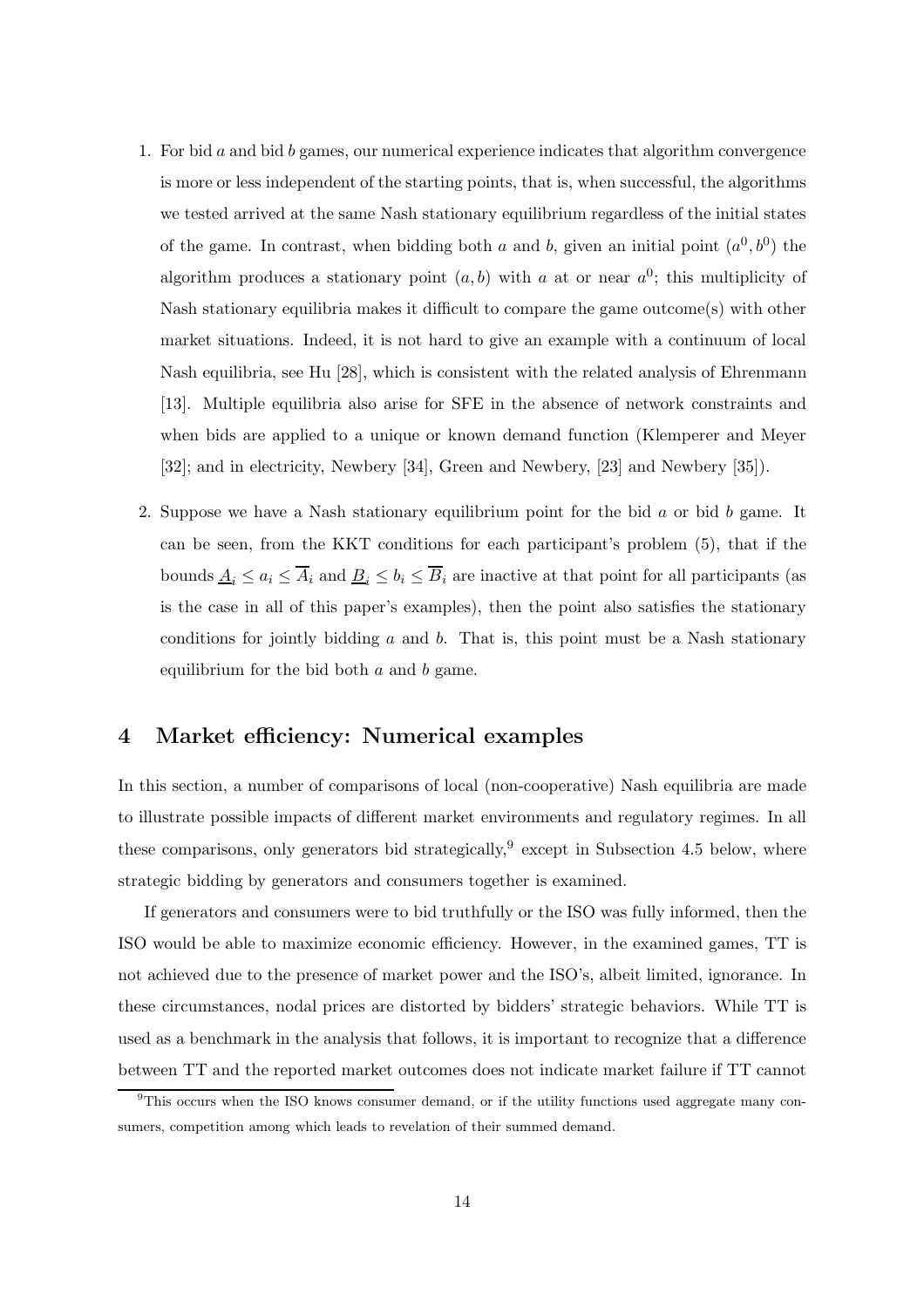be realistically achieved (Demsetz [10] and Falk [15]). That is, TT need not be a normative benchmark, but instead only the upper, perhaps unachievable, bound for economic efficiency.

Despite this, in some cases, most especially where transmission constraints are absent, sufficient competition may approximate TT, suggesting (in line with Berry et al. [5], and Weiss [47]) a normative preference for competition and the easing of transmission constraints. Moreover, because of the repeated nature of the bidding process, and the relative simplicity of electricity generation, engineering models of the generation process are relatively well-understood. This, especially when coupled with legal requirements on information revelation, may greatly narrow the ISO's uncertainty about cost functions. Further, requirements, supported by fines, to bid truthfully, could make  $TT$  more plausible.<sup>10</sup>

#### 4.1 Definitions

#### Define:

- congestion rent = (total) payment from consumers  $-$  (total) payment to generators.
- social welfare  $=$  consumers' surplus  $+$  generators' surplus  $+$  congestion rent (where, as is conventional, consumers' surplus is the difference between utility and payments by consumers for energy consumption; and producers' surplus is profit).
- dead weight loss (DWL) =  $100 \times$ (social welfare in TT social welfare with gaming)/social welfare in TT (note the unconventional expression of DWL as a ratio).
- welfare share  $=$  participant's surplus/social welfare in the same scenario.
- (welfare) share index  $=$  welfare share in gaming/welfare share in TT (for each participant).
- output  $=$  total generation  $=$  (due to the loss-less network) total consumption.
- producer (consumer) average price  $=$  sum of all producers' receipts (consumers' payments)/total output for each given scenario.
- $\Delta(X)(Y) = 100 \times (X \text{ with gaining } X \text{ in TT})/X \text{ in TT}$ , where X stands for the aggregate surplus or average price or congestion rent or output and  $Y$  stands for generators (G) or consumers (C).

<sup>&</sup>lt;sup>10</sup>Referees advise us that, in Latin America, it is common to require bids to be based on audited costs and to hold for six months; and in Chile, under certain conditions, generators are required to bid their marginal cost.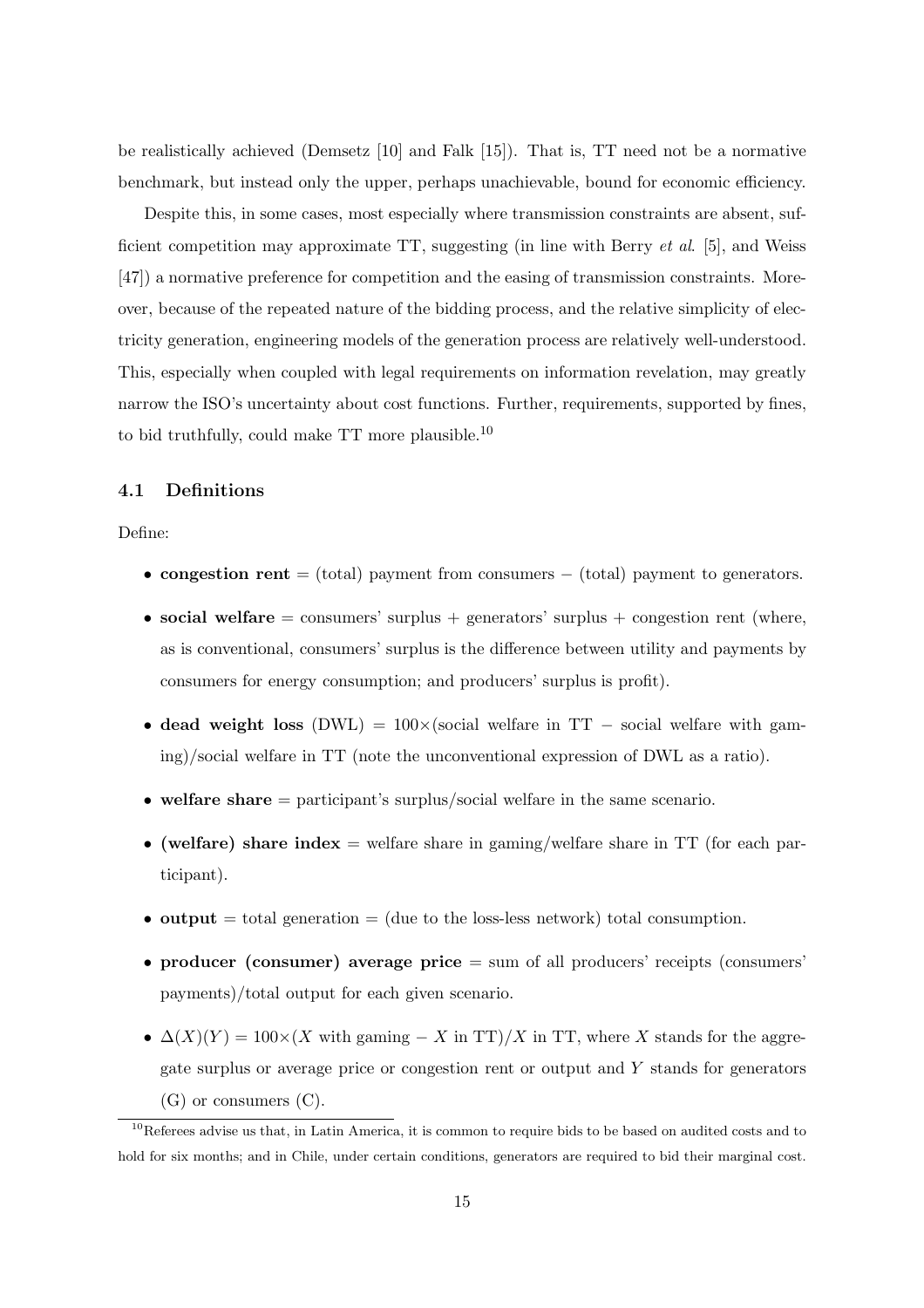For example,  $\Delta$ (price)(C) indicates the percentage change " $\Delta$ " in consumer (C) average price relative to TT.

#### 4.2 SFE versus Cournot

In this subsection, we compare supply function and Cournot equilibria, considering the impacts of congestion, and of competition. We use the three-node network of Figure 1, with one consumer node and two generator nodes, to examine three different bidding models: bid a, bid b and Cournot games (which could be referred to as bid q). The model generally has  $n_1$ generators at Node 1, each having a quadratic cost function  $A_{1,k}q_{1,k} + B_{1,k}q_{1,k}^2$ ,  $k = 1, \ldots, n_1$ , and  $n_2$  generators at Node 2, each having a quadratic cost function  $A_{2,k}q_{2,k} + B_{2,k}q_{2,k}^2$ ,  $k =$ 1, ...,  $n_2$ . Aggregate consumer demand is given by  $q_0 = -(A_0 - p)/(2B_0) \leq 0$ , where p denotes the price for electricity and  $-q_0$  the quantity of electricity in demand.

The Cournot model can be easily applied to an electricity network when net consumption only occurs at one node, since in our model a single consumer price prevails at any node. Moreover, the Cournot game is as realistic as supply function games, since it merely requires the ISO to call for quantity, rather than supply function, bids.

In the Cournot case, the market price is set equal to  $A_0+2B_0q_0^*$ , where  $q_0^*$  equals equilibrium output. Given supply by Generator i at Node j,  $j = 1, 2, q_{j,i}$ , each Generator k at Node l  $(l = 1, 2)$  has the following profit maximization problem:

maximize 
$$
(A_0 - 2B_0(\sum_{i=1}^{n_1} q_{1,i} + \sum_{i=1}^{n_2} q_{2,i}))q_{l,k} - (A_{l,k}q_{l,k} + B_{l,k}q_{l,k}^2)
$$
  
\nsubject to  $-C_{mn} \le \sum_{j\neq 0} \phi_{mn,j} \sum_{i=1}^{n_j} q_{j,i} \le C_{mn}$   
\n $q_{l,k} \ge 0$  (6)

where  $\phi_{mn,j}$  is the distribution factor of Node j to link mn and  $C_{mn}$  is the transmission limit of link mn.

Table 3 and Table 4 represent identical games, except there is no congestion in the network underlying Table 3, while, in Table 4, Link 12 has a 5 MW limit. In both cases, there is one consumer at Node 0, two cheaper generators at Node 1, and a single, more expensive, generator at Node 2 (for the cost and utility parameters see Table 2).

In the two no congestion SFE (Table 3), all generators' bids exceed their underlying cost. As a result, the ISO dispatches less electricity than in TT. Under Cournot competition, prices and firm profits are even higher, while output, overall efficiency and consumer welfare lower. That is, the bid a and bid b SFE lie between TT and the Cournot outcome, as is consistent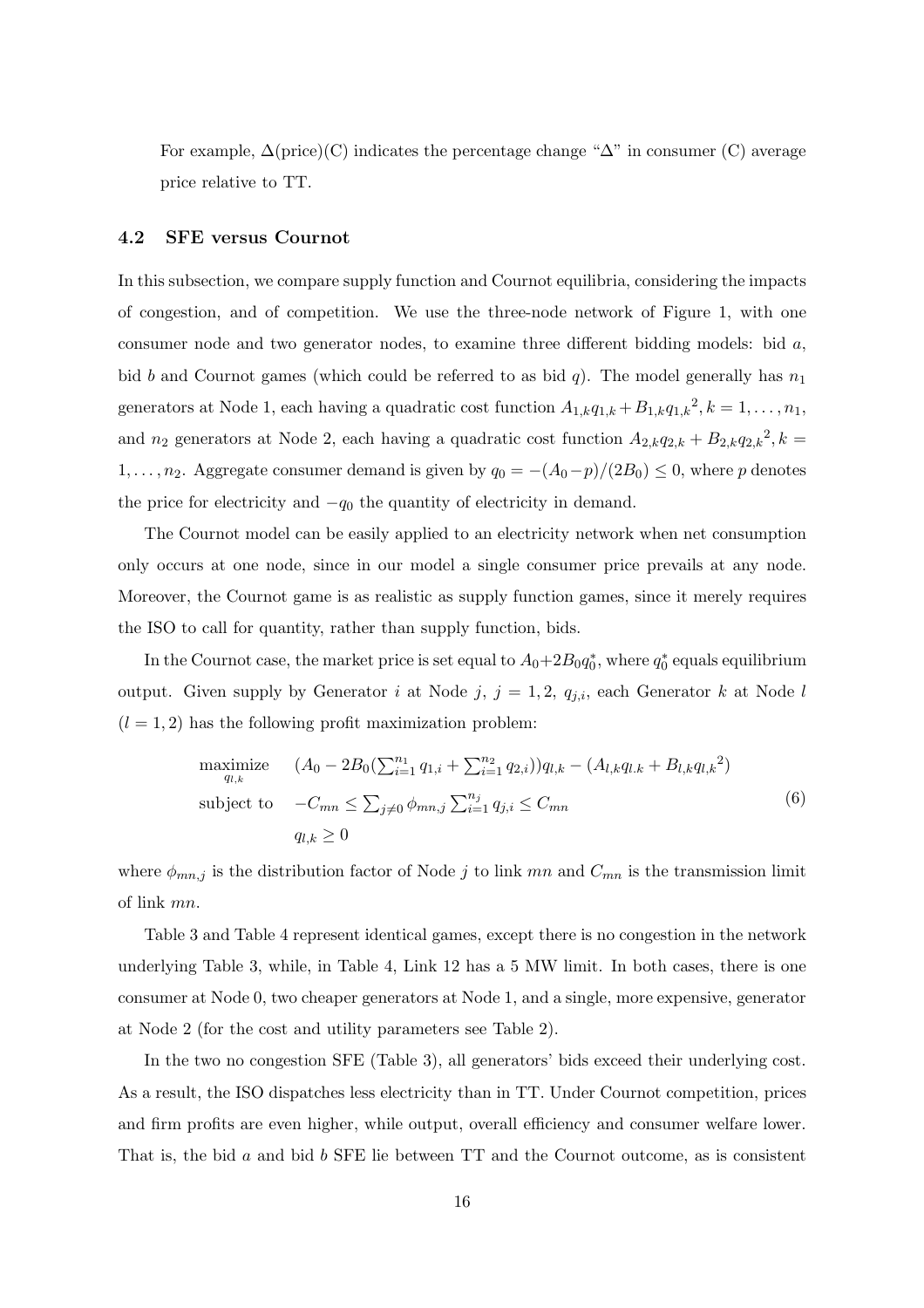| node | $#$ participants | $(A_i, B_i)$  |
|------|------------------|---------------|
|      | 1 consumer       | (90.00, 0.50) |
|      | 2 generators     | (10.00, 0.02) |
|      | 1 generator      | (10.50, 0.15) |

Table 2: Cost/utility functions and locations for Tables 3 and 4

with non-bilevel SFE (for example, see Klemperer and Meyer [32], Green and Newbery [23], and also Berry et al. [5, footnote 8]).

However, when the network is congested, this need not be true. Cournot competition may be more efficient and result in greater consumer welfare—see Table 4. Moreover, this is so even though the ISO, in the bid  $a$  and bid  $b$ , as compared with the Cournot, cases, has more tools (it can set nodal prices rather than a single Cournot price), and can use more information (it makes use of all cost information excluding a single parameter of firms' cost functions, while in the Cournot case, it cannot use any cost information).

In Table 4, congestion on Link 12 leads the expensive generator at Node 2 to increase its SFE bids relative to those of the the two cheaper generators at Node 1. The impact is to substantially reduce output. The high bid causes the ISO to scale back supply from the expensive generator and the need for adequate counterflow concomitantly forces the ISO to lower dispatch from the two cheaper generators. The addition of congestion increases the expensive firm's profit more than one hundredfold in the bid a SFE, and by more than forty times in the bid  $b$  SFE. In contrast, the efficient firms' profits actually fall in the bid  $a$  case, and only rise by about ten percent in the bid b case.

This illustrates a general principle—a transmission constraint may give an otherwise disadvantaged competitor superior market power (Berry *et al.* [5])—a result that is likely driven by two forces. First, congestion allows the expensive generator to influence output from the inexpensive generators due to counterflow. Second, congestion creates a barrier between the two nodes increasing the degree to which the two cheaper generators compete with each other, and not with the more expensive generator. This gives the more expensive generator a greater ability to manipulate price because its rivals' strategies are more constrained and helps explain why the inexpensive generators do relatively poorly in the example.

The impact of competition is reinforced by a second example, illustrated in Table 5. That case is identical to the congested case in Table 4, except that there are eight instead of two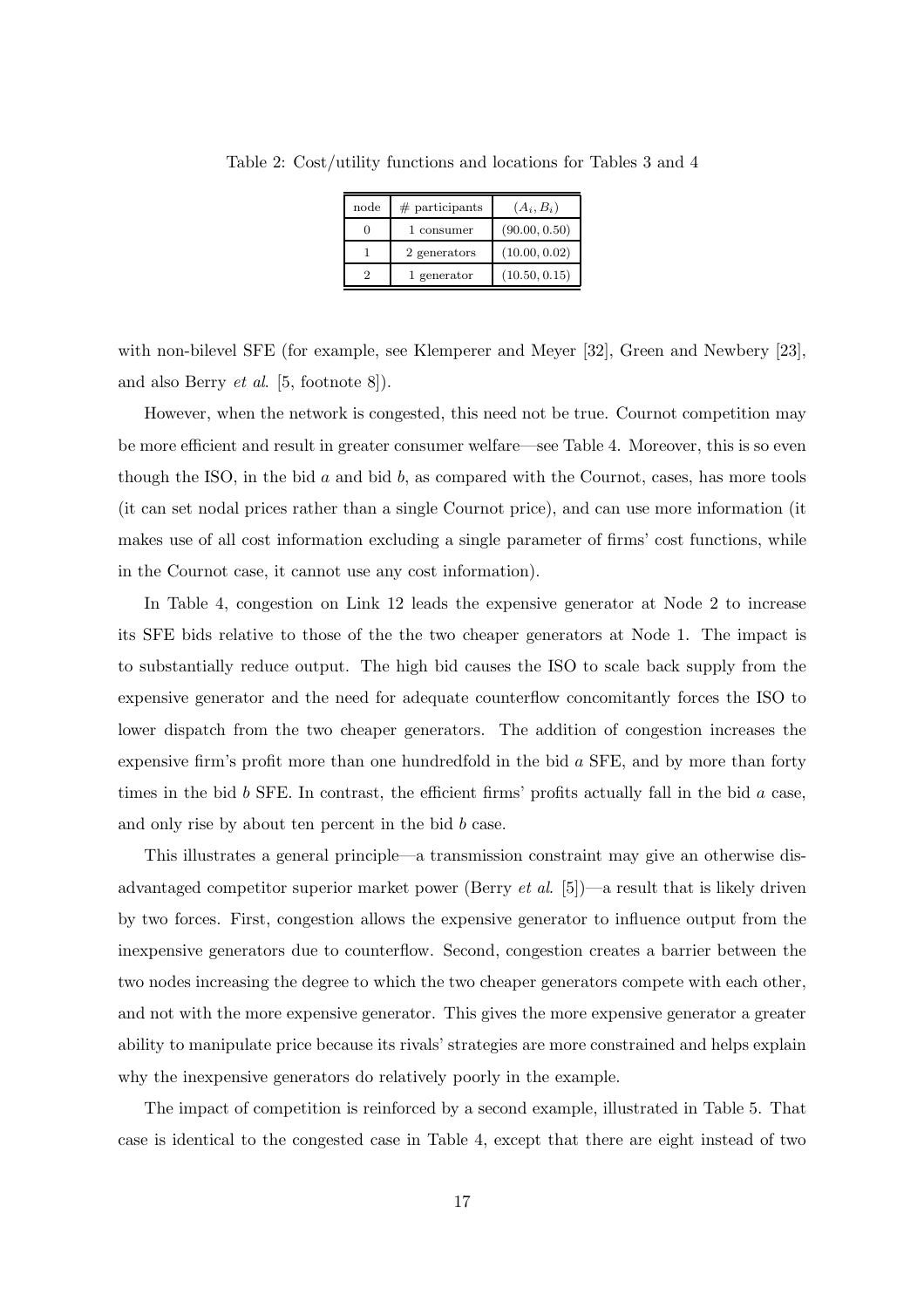|           | node                                 | bid                                   | dispatch           | $\Delta$ (dispatch)                | price | $\Delta(\text{price})$ | profit              | $\Delta$ (profit) |
|-----------|--------------------------------------|---------------------------------------|--------------------|------------------------------------|-------|------------------------|---------------------|-------------------|
|           | $\Omega$                             | N/A                                   | $-78.50$           | N/A                                | 11.50 | N/A                    | 3080.88             | N/A               |
|           | $\mathbf{1}$                         | N/A                                   | 37.58 $(x2)$       | N/A                                | 11.50 | N/A                    | $28.24 \; (x2)$     | N/A               |
| <b>TT</b> | $\overline{2}$                       | N/A                                   | 3.34               | N/A                                | 11.50 | N/A                    | 1.68                | N/A               |
|           |                                      | Price(C): 11.50                       |                    | Price(G): 11.50                    |       | Ttl surplus: 3139.04   |                     |                   |
|           | Surplus(C): 3080.88                  |                                       |                    | Profit(G): 58.16                   |       | Congestion rent: 0     |                     |                   |
|           | $\theta$                             | N/A                                   | $-77.38$           | $-1.42$                            | 12.62 | 9.72                   | 2993.78             | $-2.83$           |
|           | $\mathbf{1}$                         | 11.21                                 | 35.37 $(x2)$       | $-5.87$                            | 12.62 | 9.72                   | 67.68 $(x2)$        | 139.65            |
| bid a     | $\overline{2}$                       | 10.63                                 | 6.64               | 98.45                              | 12.62 | 9.72                   | 7.47                | 345.32            |
|           | $\Delta(\text{price})(C)$ : 9.72     |                                       |                    | $\Delta(\text{price})(G)$ : 9.72   |       |                        | DWL: 0.08           |                   |
|           | $\Delta \text{(surplus)}$ (C): -2.83 |                                       |                    | $\Delta$ (profit)(G): 145.58       |       |                        | Congestion rent: 0  |                   |
|           | $\overline{0}$                       | N/A                                   | $-75.90$           | $-3.31$                            | 14.11 | 22.62                  | 2880.02             | $-6.52$           |
|           | 1                                    | 0.0623                                | 32.92 $(x2)$       | $-12.39$                           | 14.11 | 22.62                  | 113.47 $(\times 2)$ | 301.80            |
| bid b     | $\overline{2}$                       | 17.93                                 | 10.50              | $-200.60$                          | 14.11 | 22.62                  | 21.08               | 1157.11           |
|           |                                      | $\Delta(\text{price})(C)$ : 22.62     |                    | $\Delta(\text{price})(G)$ : 22.62  |       |                        | DWL: 0.35           |                   |
|           |                                      | $\Delta \text{(surplus)}$ (C): -6.52  |                    | $\Delta$ (profit)(G): 326.44       |       |                        | Congestion rent: 0  |                   |
|           | $\overline{0}$                       | N/A                                   | $-58.23$           | $-25.28$                           | 31.77 | 176.19                 | 1695.32             | $-44.97$          |
|           | $\mathbf{1}$                         | N/A                                   | $20.93~(\times 2)$ | $-44.29$                           | 31.77 | 176.19                 | 446.98 $(x2)$       | 1482.77           |
| Cournot   | $\overline{2}$                       | N/A                                   | 16.36              | 389.36                             | 31.77 | 176.19                 | 307.88              | 18259.33          |
|           |                                      | $\Delta(\text{price})(C)$ : 176.19    |                    | $\Delta(\text{price})(G)$ : 176.19 |       |                        | DWL: 7.71           |                   |
|           |                                      | $\Delta \text{(surplus)}$ (C): -44.97 |                    | $\Delta$ (profit)(G): 1966.44      |       |                        | Congestion rent: 0  |                   |

Table 3: Cournot competition vs supply function bidding in a uncongested network

generators at Node 1. In particular, note that the total cost of supply does not change, and hence TT does not change (there are eight generators with cost functions,  $10q + 0.08q^2$ , instead of two, with  $10q + 0.02q^2$ .

Here, the expensive firm at Node 2 is entirely insulated from the increase in competition. Its profits rise, marginally in the bid a SFE, and substantially in the bid b SFE, all at the expense of the cheaper generators. Indeed, the total profit of the more efficient firms at Node 1 is, for both cases, lower than achieved in TT (a similar result, not reproduced, is obtained when total capacity at Node 1 is quadrupled, and all other parameters are as in Table 5.)

Comparing supply function with Cournot equilibria in the experiments of Tables 4 and 5, and the unreproduced experiment, suggest that, in the presence of congestion, Cournot games may typically be more efficient than supply function bidding. In each case:

- the Cournot outcome is more efficient than either the bid  $a$  or bid  $b$  SFE; and
- increasing competition at Node 1 appears to have a progressively lesser impact on ef-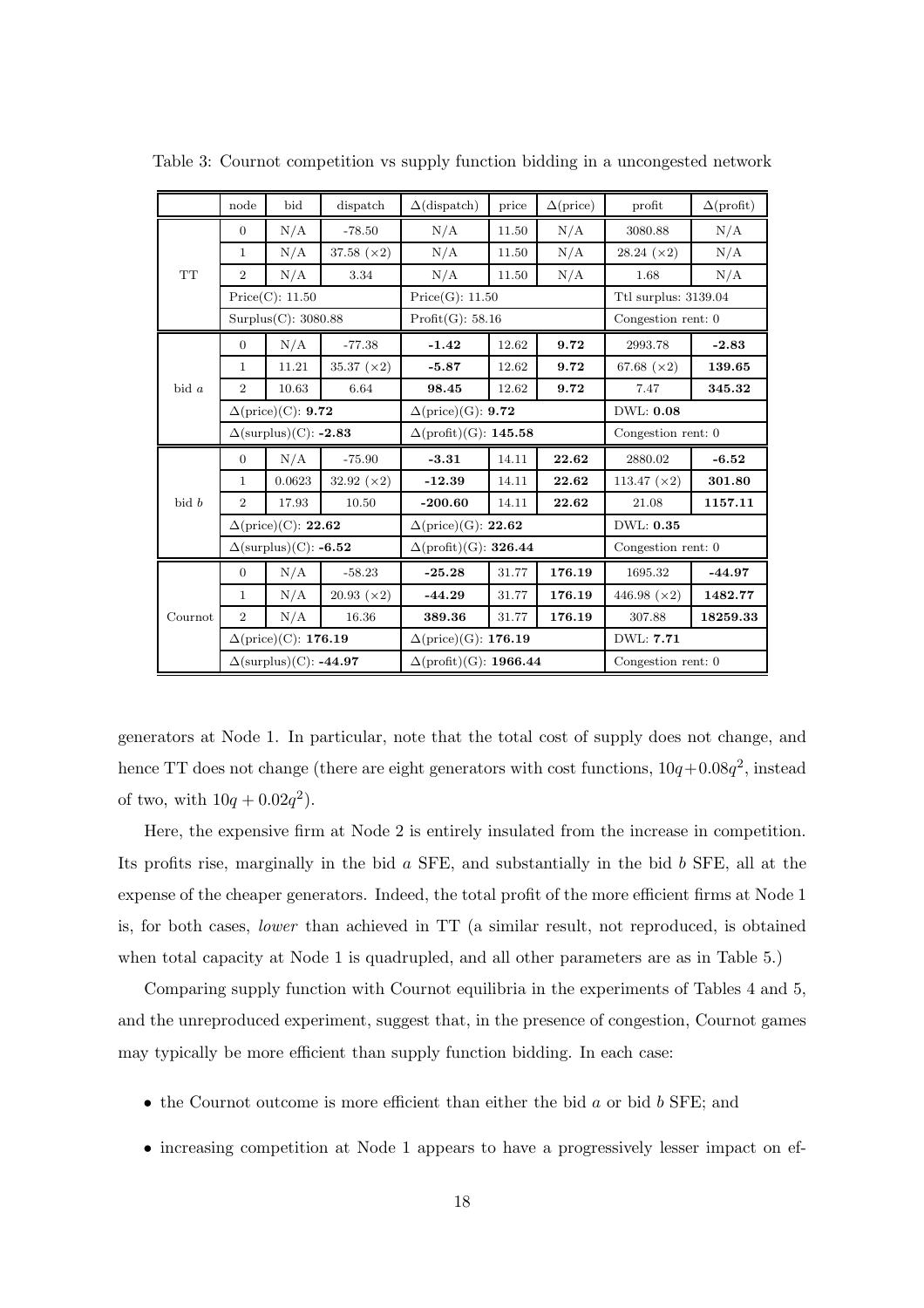|           |                                    |                                      |                    | Congested case (5MW limit on link 12) |                                    |                        |                                  |                                |  |
|-----------|------------------------------------|--------------------------------------|--------------------|---------------------------------------|------------------------------------|------------------------|----------------------------------|--------------------------------|--|
|           | node                               | bid                                  | dispatch           | $\Delta$ (dispatch)                   | price                              | $\Delta(\text{price})$ | profit                           | $\Delta$ (profit)              |  |
|           | $\overline{0}$                     | N/A                                  | $-74.81$           | N/A                                   | 15.19                              | N/A                    | 2798.63                          | N/A                            |  |
|           | $\mathbf{1}$                       | N/A                                  | 22.45 $(\times 2)$ | N/A                                   | 10.90                              | N/A                    | $10.08 \; (x2)$                  | N/A                            |  |
| <b>TT</b> | 2                                  | N/A                                  | 29.91              | N/A                                   | 19.47                              | N/A                    | 134.17                           | N/A                            |  |
|           |                                    | Price(C): 15.19                      |                    | Price(G): 14.33                       |                                    |                        | Ttl surplus: 3017.27             |                                |  |
|           | Surplus $(C)$ : 2798.63            |                                      |                    | Profit(G): 154.33                     |                                    |                        | Congestion rent: 64.31           |                                |  |
|           | $\overline{0}$                     | N/A                                  | $-45.84$           | $-38.73$                              | 44.16                              | 190.82                 | 1050.59                          | $-62.46$                       |  |
|           | $\mathbf 1$                        | 10.60                                | 15.21 (×2)         | $-32.26$                              | 11.21                              | 2.87                   | 13.79 $(x2)$                     | 36.81                          |  |
| bid a     | $\overline{2}$                     | 72.49                                | 15.42              | $-48.44$                              | 77.11                              | 296.01                 | 991.44                           | 638.96                         |  |
|           | $\Delta(\text{price})(C)$ : 190.82 |                                      |                    | $\Delta(\text{price})(G)$ : 133.00    |                                    |                        | DWL: 15.03                       |                                |  |
|           | $\Delta$ (surplus)(C): -62.46      |                                      |                    | $\Delta$ (profit)(G): 560.27          |                                    |                        | $\Delta$ Congestion rent: 668.60 |                                |  |
|           | $\overline{0}$                     | N/A                                  | $-43.06$           | $-42.45$                              | 46.94                              | 209.14                 | 926.92                           | $-66.88$                       |  |
|           | $\mathbf{1}$                       | 0.3035                               | 14.51 $(x2)$       | $-35.36$                              | 18.81                              | 72.60                  | 123.65 $(x2)$                    | 1126.28                        |  |
| bid b     | $\overline{2}$                     | 2.3017                               | 14.03              | $-53.09$                              | 75.08                              | 285.57                 | 876.39                           | 553.20                         |  |
|           |                                    | $\Delta(\text{price})$ (C): 209.14   |                    |                                       | $\Delta(\text{price})(G)$ : 159.27 |                        |                                  |                                |  |
|           |                                    | $\Delta$ (surplus)(C): -66.88        |                    | $\Delta$ (profit)(G): 628.09          |                                    |                        | $\Delta$ Congestion rent: 556.26 |                                |  |
|           | $\overline{0}$                     | N/A                                  | $-56.82$           | $-24.05$                              | 33.18                              | 118.49                 | 1614.33                          | $-42.32$                       |  |
|           | $\mathbf 1$                        | N/A                                  | 17.96 $(x2)$       | $-20.03$                              | 33.18                              | 204.44                 | 409.73 $(\times 2)$              | 3963.45                        |  |
| Cournot   | $\overline{2}$                     | N/A                                  | 20.91              | $-30.08$                              | 33.18                              | 70.39                  | 408.64                           | 204.57                         |  |
|           |                                    | $\Delta(\text{price})$ (C): 118.49   |                    | $\Delta(\text{price})(G)$ : 131.60    |                                    |                        | DWL: 5.79                        |                                |  |
|           |                                    | $\Delta(\text{surplus})(C)$ : -42.32 |                    | $\Delta$ (profit)(G): 695.74          |                                    |                        |                                  | $\Delta$ Congestion rent: -100 |  |

Table 4: Cournot competition can produce better results with a congested network

ficiency in the SFE, as compared with the Cournot outcomes. Indeed, the SFE likely converge to outcomes that are quite different from TT. In particular, the firm at Node 2, despite its cost disadvantage, appears increasingly able to act as a monopolist facing, in firms at Node 1, a competitive fringe.

We hypothesize that, under Cournot competition, the more expensive generator cannot as effectively manipulate outcomes as it receives the same price as its inexpensive rivals at Node 1. As a consequence, in the Cournot games, output and profit is more broadly distributed and favors efficient firms. In comparison, in the SFE games, a high bid from the expensive generator both forces lower output, and lower prices to the inexpensive generators (but not the consumer), sharply skewing profit toward the firm with market power.

In future work, we intend to test these results both analytically and through larger scale experimentation, in part made possible by automating the modeling process.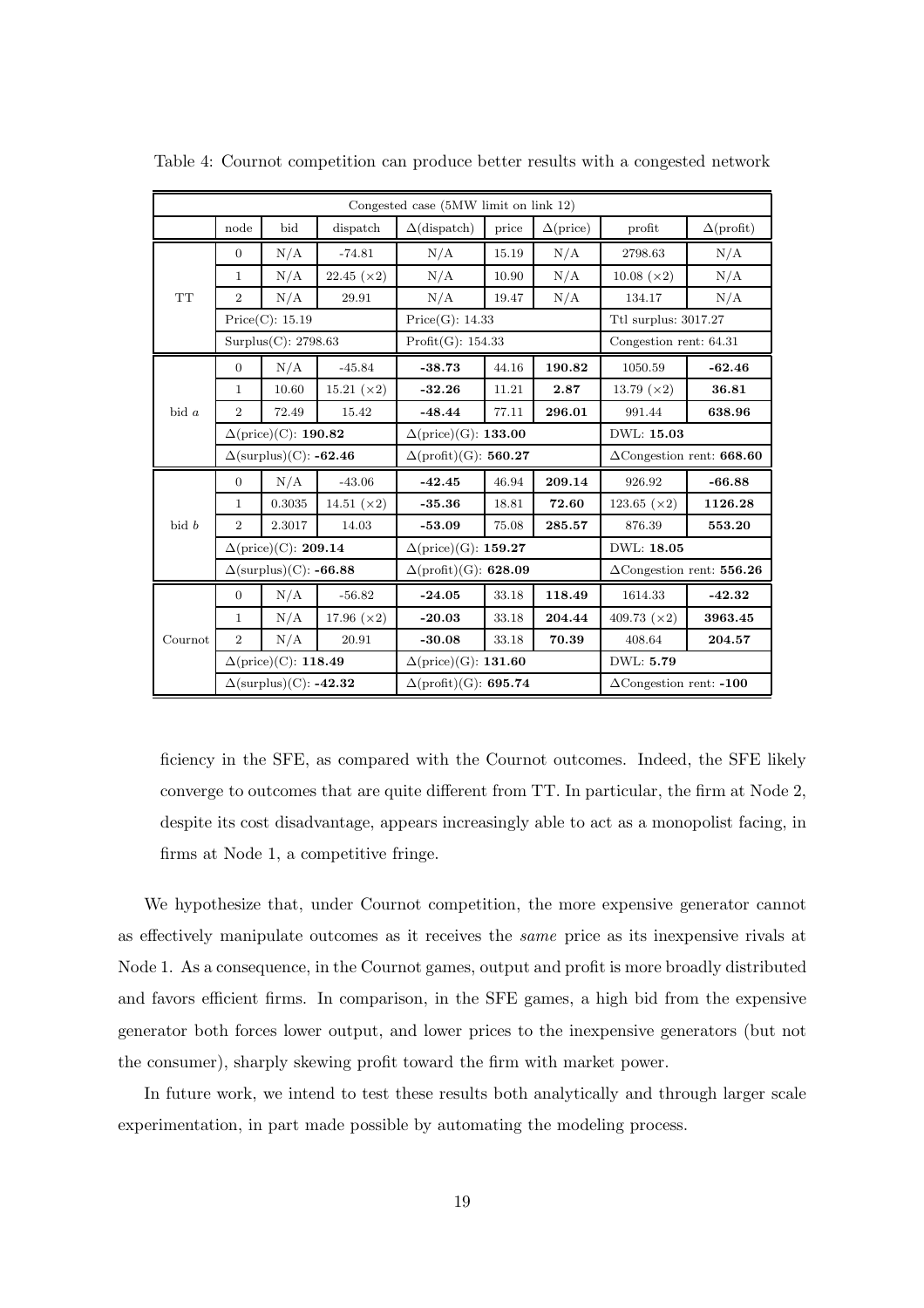|           |                               |                                    |                   | Congested case (5MW limit on link 12) with 8, as compared with 2, generators at Node 1 |                                   |                        |                          |                   |  |
|-----------|-------------------------------|------------------------------------|-------------------|----------------------------------------------------------------------------------------|-----------------------------------|------------------------|--------------------------|-------------------|--|
|           | node                          | bid                                | dispatch          | $\Delta$ (dispatch)                                                                    | price                             | $\Delta(\text{price})$ | profit                   | $\Delta$ (profit) |  |
|           | $\Omega$                      | N/A                                | $-74.81$          | N/A                                                                                    | 15.19                             | N/A                    | 2798.63                  | N/A               |  |
|           | $\mathbf{1}$                  | N/A                                | 5.61 $(\times 8)$ | N/A                                                                                    | 10.90                             | N/A                    | $2.52~(\times 8)$        | N/A               |  |
| <b>TT</b> | $\overline{2}$                | N/A                                | 29.91             | N/A                                                                                    | 19.47                             | N/A                    | 134.17                   | N/A               |  |
|           | $(\text{price})$ $(C): 15.19$ |                                    |                   | $(\text{price})(G): 14.33$                                                             |                                   |                        | Ttl surplus: 3017.27     |                   |  |
|           | (surplus)(C): 2798.63         |                                    |                   | (profit)(G): 154.33                                                                    |                                   |                        | (congestion rent): 64.31 |                   |  |
|           | $\overline{0}$                | N/A                                | $-45.96$          | $-38.57$                                                                               | 44.04                             | 190.0                  | 1056.27                  | $-62.26$          |  |
|           | $\mathbf{1}$                  | 10.09                              | 3.81 $(\times 8)$ | $-32.12$                                                                               | 10.7                              | $-1.85$                | 1.49 $(\times 8)$        | $-40.84$          |  |
| $bid\ a$  | $\overline{2}$                | 72.73                              | 15.48             | $-48.24$                                                                               | 77.38                             | 297.38                 | 999.42                   | 644.90            |  |
|           | $\Delta$ (price)(C): 190.0    |                                    |                   | $\Delta$ (price)(G): 131.45                                                            |                                   |                        | DWL: 14.90               |                   |  |
|           | $\Delta$ (surplus)(C): -62.26 |                                    |                   | $\Delta$ (profit)(G): 555.30                                                           |                                   |                        | $\Delta$ (rent): 677.72  |                   |  |
|           | $\overline{0}$                | N/A                                | $-45.95$          | $-38.59$                                                                               | 44.05                             | 190.11                 | 1055.55                  | $-62.28$          |  |
|           | $\mathbf{1}$                  | 0.0933                             | 3.81 $(\times 8)$ | $-32.14$                                                                               | 10.71                             | $-1.72$                | $1.55 \; (x8)$           | $-38.66$          |  |
| bid b     | $\overline{2}$                | 2.1617                             | 15.47             | $-48.26$                                                                               | 77.40                             | 297.47                 | 999.19                   | 644.73            |  |
|           |                               | $\Delta(\text{price})(C)$ : 190.11 |                   |                                                                                        | $\Delta(\text{price})(G): 131.53$ |                        |                          | DWL: 14.91        |  |
|           |                               | $\Delta$ (surplus)(C): -62.28      |                   | $\Delta$ (profit)(G): 555.43                                                           |                                   |                        | $\Delta$ (rent): 667.76  |                   |  |
|           | $\overline{0}$                | N/A                                | $-61.77$          | $-17.44$                                                                               | 28.23                             | 85.92                  | 1907.62                  | $-31.83$          |  |
|           | $\mathbf{1}$                  | N/A                                | 4.8 $(\times 8)$  | $-14.53$                                                                               | 28.23                             | 159.05                 | $85.64 \; (×8)$          | 3297.14           |  |
| Cournot   | $\overline{2}$                | N/A                                | 23.38             | $-21.81$                                                                               | 28.23                             | 44.99                  | 332.63                   | 147.92            |  |
|           |                               | $\Delta$ (price)(C): 85.92         |                   | $\Delta(\text{price})(G)$ : 97.07                                                      |                                   |                        | DWL: 3.04                |                   |  |
|           |                               | $\Delta$ (surplus)(C): -31.83      |                   | $\Delta$ (profit)(G): 559.42                                                           |                                   |                        | $\Delta$ (rent): -100.00 |                   |  |

Table 5: Increasing competition reinforces the advantage of Cournot competition

#### 4.3 Markets with ISOs versus vertically integrated markets

In this subsection, we compare the equilibrium outcomes of five different market structures with TT. The first two are the bid  $a$  and bid  $b$  SFE for independent generators; the third is the outcome when a vertically integrated monopolist controls all generation facilities and the transmission network itself; and the fourth and fifth are the bid  $a$  and bid  $b$  SFE when generation is monopolized.

A comparison of the vertically integrated monopolist with the generation-only monopolist is of interest because it is speculated in Berry et al. [5, p.156] that vertical integration might increase efficiency where congestion rents are claimed by generators. Our results show this need not be so.

The vertically integrated monopolist's problem is: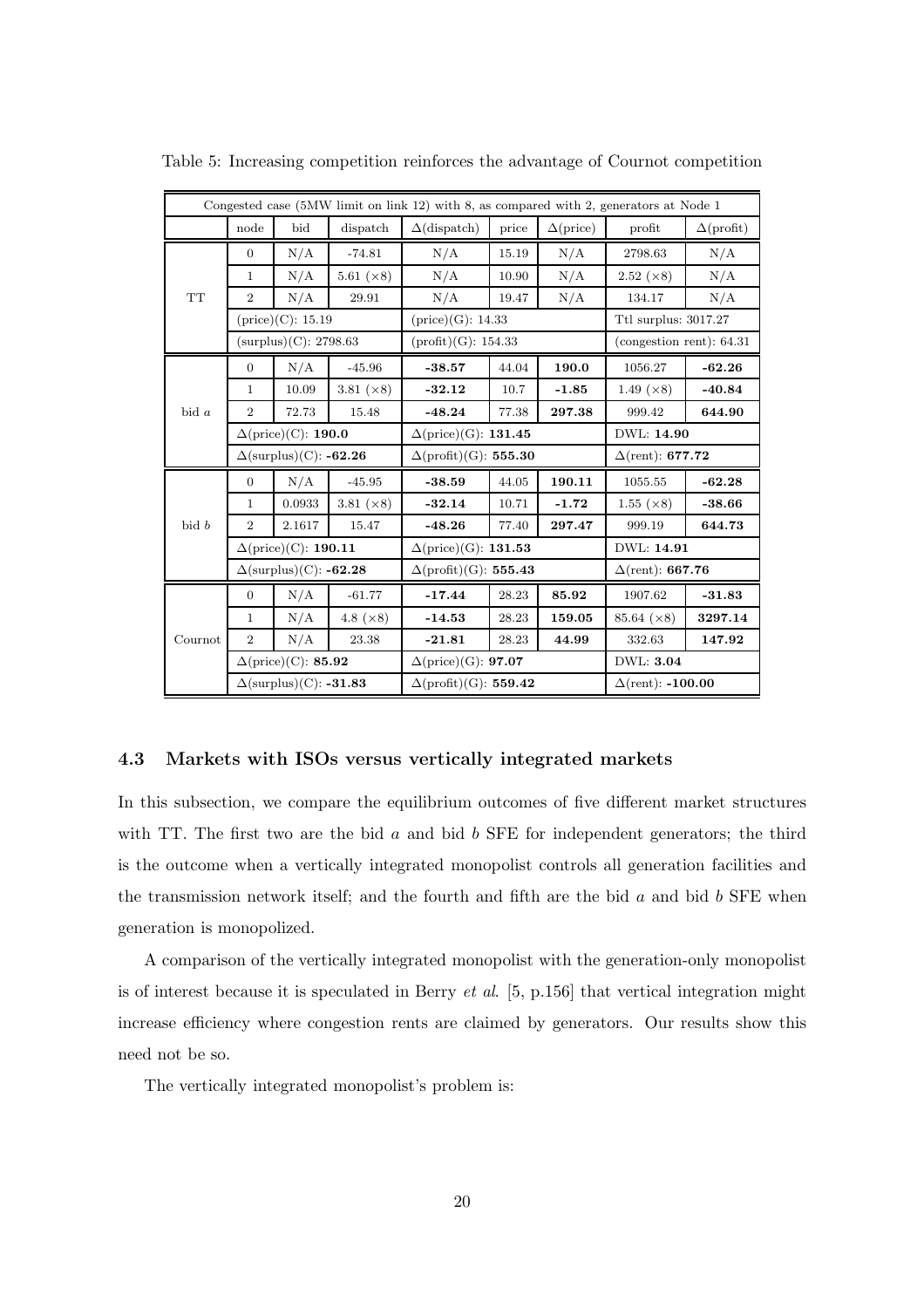maximize  
\n
$$
\sum_{q_0,\dots,q_N} (A_i + 2B_i q_i)(-q_i) - \sum_{i:\text{generation}} (A_i q_i + B_i q_i^2)
$$
\nsubject to  
\n
$$
q_0 + q_1 + \dots + q_N = 0
$$
\n
$$
-C_{ij} \le \sum_{k=1}^N \phi_{ij,k} q_k \le C_{ij}, \quad i < j, \ ij \in \mathcal{L}
$$
\n
$$
q_i \ge 0, \quad i:\text{generation}, \quad q_i \le 0, \quad i:\text{consumer}
$$
\n(7)

which is a strictly convex quadratic program. Therefore, any stationary point is the unique optimal solution to this problem and vice versa.

The generation-only monopolist controls all generating units and bids supply functions for all generating units to an ISO who, just as in the other SFE cases, seeks to maximize economic efficiency taking the submitted bids as true. That is, the generation-only monopolist's problem is:

maximize  
\n<sub>a<sub>i</sub>,b<sub>i</sub>,*i*:generation  
\nsubject to  
\n
$$
a_{li} \le a_i \le a_{ui}, \quad b_{li} \le b_i \le b_{ui}
$$
\n
$$
q = (q_0, \dots, q_i, \dots, q_N) \text{ solves (1) with given } (a, b)
$$
\n(8)</sub>

where  $a_j = A_j, b_j = B_j$  for each consumer j.

The results reported in Table 6 are for the three-node network, without and with congestion, where Node 0 has one consumer and one generator, Node 1 has two generators and one consumer, and Node 2 has only one generator.

It can be seen from Table 6 that, unsurprisingly, there are large efficiency and consumer surplus losses under both forms of monopoly, as compared with uncoordinated bidding by independent generators, which, in turn, only differs somewhat from TT. This confirms the rationale for restructuring of the electricity industry to the extent that it promotes competition in generation. What is more interesting, in these examples, is that vertical integration tends to increase efficiency losses, and does not reduce them.

These observations are reinforced by examples from a five-node network with parameters as detailed in Table 7. The equilibria are given in Table 8. In all cases, the vertically integrated monopoly is considerably worse than the generation-only monopoly, which in turn is quite a bit worse than non-cooperative bidding by separate generators, which is only somewhat worse than TT.

In summary, the five games reported in Tables 6–8 show that vertical integration can worsen, rather than improve economic efficiency.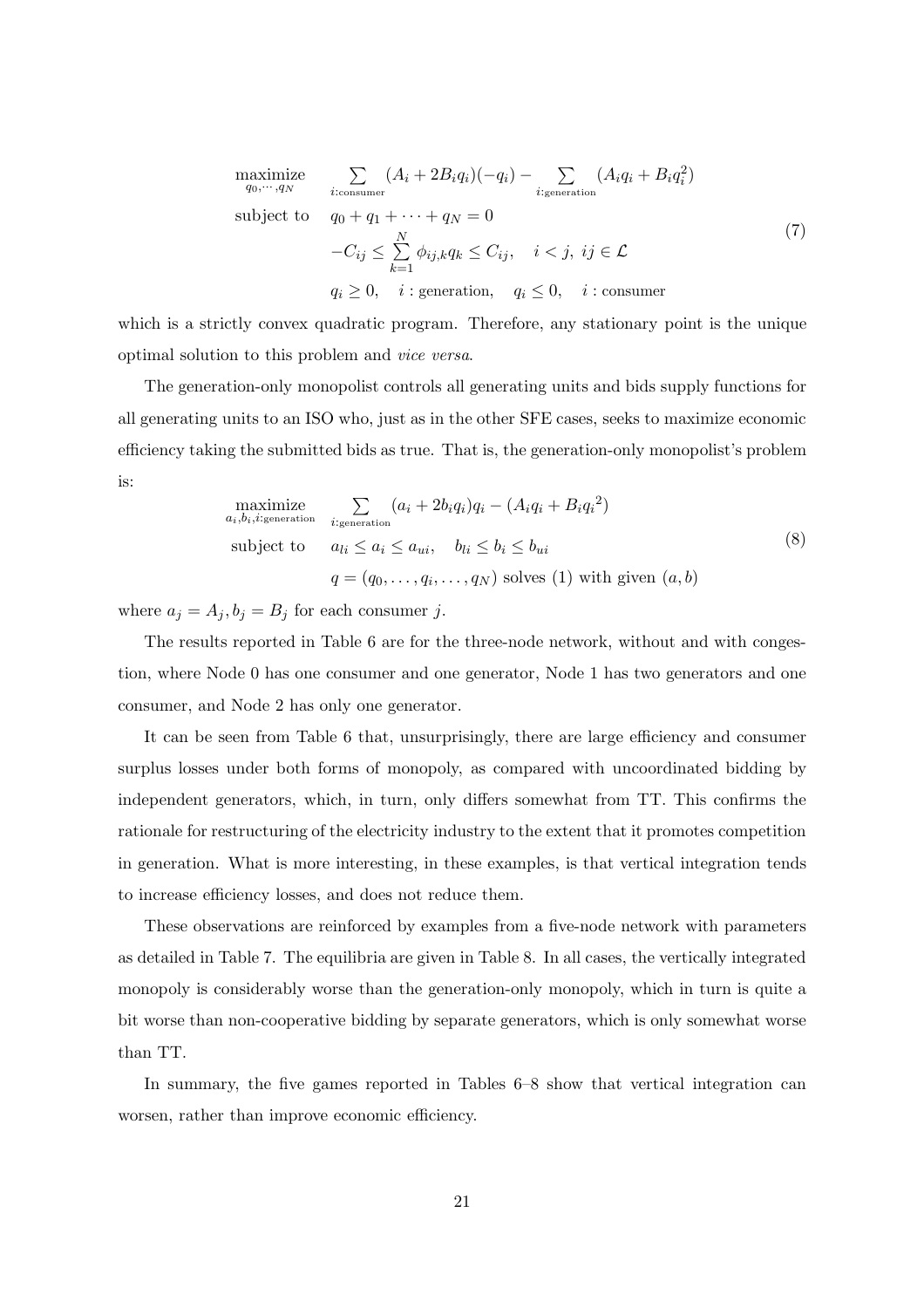|                  |                      |                                            | cost/utility functions and locations of bidders       |                           |                 |                |  |  |  |  |  |
|------------------|----------------------|--------------------------------------------|-------------------------------------------------------|---------------------------|-----------------|----------------|--|--|--|--|--|
| node             | $#$ generators       |                                            | cost data                                             | $# \; \text{consumers}$   | utility data    |                |  |  |  |  |  |
| $\theta$         | $\mathbf{1}$         |                                            | (12.00, 0.022)                                        | $\mathbf{1}$              |                 | (195.00, 0.50) |  |  |  |  |  |
| 1                | $\overline{2}$       |                                            | (10.00, 0.02)                                         | 1                         | (200.00, 0.55)  |                |  |  |  |  |  |
| $\overline{2}$   | $\mathbf 1$          |                                            | (15.00, 0.05)                                         | $\overline{0}$            | N/A             |                |  |  |  |  |  |
|                  | $\Delta$ (profit)(G) | $\Delta$ (surplus)(C)<br>$\Delta$ (output) |                                                       | $\Delta(\text{price})(C)$ | $\Delta$ (rent) | <b>DWL</b>     |  |  |  |  |  |
| Uncongested case |                      |                                            |                                                       |                           |                 |                |  |  |  |  |  |
| <b>TT</b>        | 845.25               | 347.51                                     | 31633.52                                              | 15.35                     | $\overline{0}$  | N/A            |  |  |  |  |  |
| bid $a$          | 63.28                | $-0.88$                                    | $-1.75$                                               | 10.40                     | $\Omega$        | 0.05           |  |  |  |  |  |
| bid b            | 91.90                | $-1.29$                                    | $-2.56$                                               | 15.28                     | $\bf{0}$        | 0.10           |  |  |  |  |  |
| VI mon           | 1847.92              | $-49.37$                                   | $-74.36$                                              | 585.34                    | N/A             | 24.33          |  |  |  |  |  |
| gen mon (bid a)  | 1847.56              | $-49.37$                                   | $-74.35$                                              | 585.23                    | $\mathbf{0}$    | 24.33          |  |  |  |  |  |
| gen mon (bid b)  | 1845.45              | $-49.30$                                   | $-74.29$                                              | 584.50                    | 0               | 24.32          |  |  |  |  |  |
|                  |                      |                                            | Congested case with a capacity limit 15 MW on link 12 |                           |                 |                |  |  |  |  |  |
| <b>TT</b>        | 756.86               | 347.49                                     | 31633.76                                              | 15.35                     | 56.14           | N/A            |  |  |  |  |  |
| bid $a$          | 155.55               | $-1.87$                                    | $-3.69$                                               | 22.12                     | $-40.83$        | 0.04           |  |  |  |  |  |
| bid b            | 668.84               | $-8.86$                                    | $-16.92$                                              | 104.93                    | 61.92           | 0.78           |  |  |  |  |  |
| VI mon           | 2073.38              | $-49.43$                                   | $-74.43$                                              | 586.20                    | N/A             | 24.37          |  |  |  |  |  |
| gen mon (bid a)  | 2073.16              | $-49.43$                                   | $-74.42$                                              | 586.09                    | $-100.00$       | 24.36          |  |  |  |  |  |
| gen mon (bid b)  | 2072.34              | $-49.34$                                   | $-74.33$                                              | 585.07                    | $-100.00$       | 24.30          |  |  |  |  |  |

Table 6: Monopolistic situations vs supply function bidding

#### 4.4 Effects of uncertainty

In this subsection, we examine the impact of demand and transmission constraint uncertainty on SFE. In electricity markets, both demand and transmission limits on links may fluctuate over the course of a day (in the latter instance, for example, due to the temperature of the transmission lines, which depends on the heat generated in transmission, air temperature and other factors). When a generator makes a bid that must cover different demands or network conditions, this is equivalent to bidding for different possible realizations of uncertain outcomes. Bidding for demand over time in deregulated British electricity markets is modeled in Green and Newbery [23], by modifying Klemperer and Meyer [32] who consider demand uncertainty. In the six cases we examine, uncertainty does not lower, and usually raises economic efficiency, reduces profits, and lowers consumer prices, raising consumer welfare.

We use the five-node network described in Table 7, focussing on TT and the SFE when independent generators bid  $a$  only or bid  $b$  only. Table 9 compares SFE when transmission constraints on Link 01 can take one of three values. Under certainty, generators can place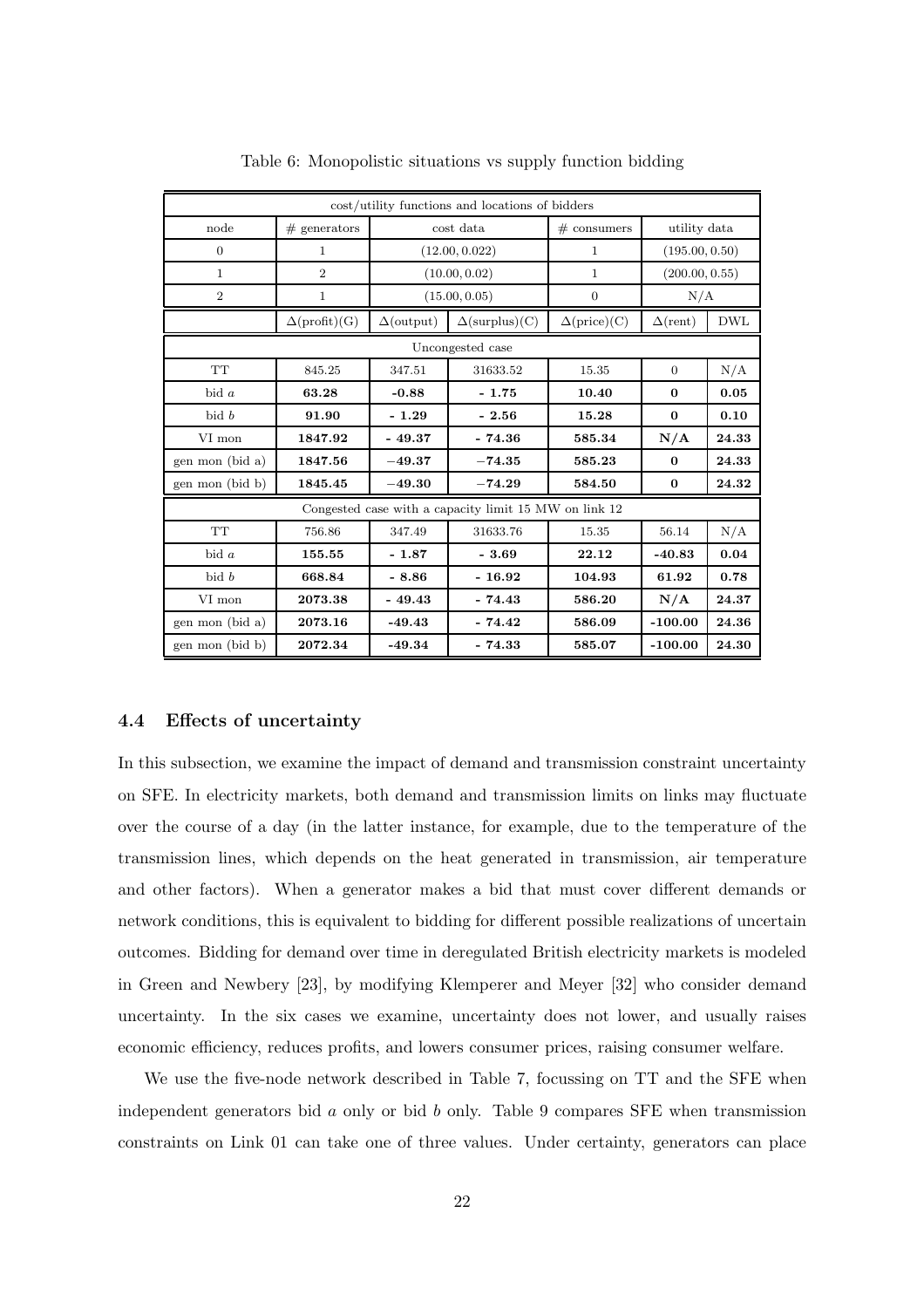| node | $#$ generators | $(A_i, B_i)$   | $# \; \text{consumers}$ | utility data    |
|------|----------------|----------------|-------------------------|-----------------|
|      |                | (12.00, 0.010) |                         | N/A             |
|      | 2              | (10.00, 0.025) |                         | N/A             |
| 2    |                | (14.00, 0.005) |                         | (100.00, 0.200) |
| 3    |                | N/A            |                         | (80.00, 0.100)  |
|      |                | (20.00, 0.050) |                         | (270.00, 0.500) |

Table 7: Cost/utility functions and locations of bidders for Table 8

a different bid for each of the three cases. The two rows labelled 'bid separately' give the average outcomes of the three SFE for each of the 'bid  $a$ ' and 'bid  $b$ ' cases.

With uncertainty, the generators' bids are fixed for three dispatching periods of equal length regardless of the specific transmission limits on Link 01 (see rows labelled 'bid once for three periods'), and the average outcome is reported. $^{11}$ 

Table 10 compares SFE when demand can take one of two values with equal probability, or alternatively there are two demand periods of equal length. The comparison is made twice—for when the network is congested and then not congested. Simple averages are again reported.

In the examined cases, uncertainty increased, or, in one case, did not reduce, market efficiency; reduced profits, so, in that sense, market power; and reduced the prices faced by consumers. The impact of transmission uncertainty on congestion rents was ambiguous (see Table 9). For the bid a game, uncertainty reduced congestion rents bringing them close to, but still above TT. In contrast, in the bid b game, uncertainty turns a large deficit as compared with TT into a large surplus. This reinforces what appears to be a general result (see the tables throughout this Section,  $\S4$ ), that the bid a and b games can each either raise or lower congestion rents as compared with TT.

#### 4.5 Bidding by consumers—countervailing power?

This subsection provides some examples of strategic bidding behavior by consumers as well as generators. It has been suggested that strategic bidding from the consumer side, perhaps

 $11$ The certainty case can be thought of as the expected outcome when three different constraints can occur with equal probability, but the generators know in advance as to which constraint they face. In the uncertain case, the expected outcome is reported when generators must choose one bid in advance of knowing the realized constraint.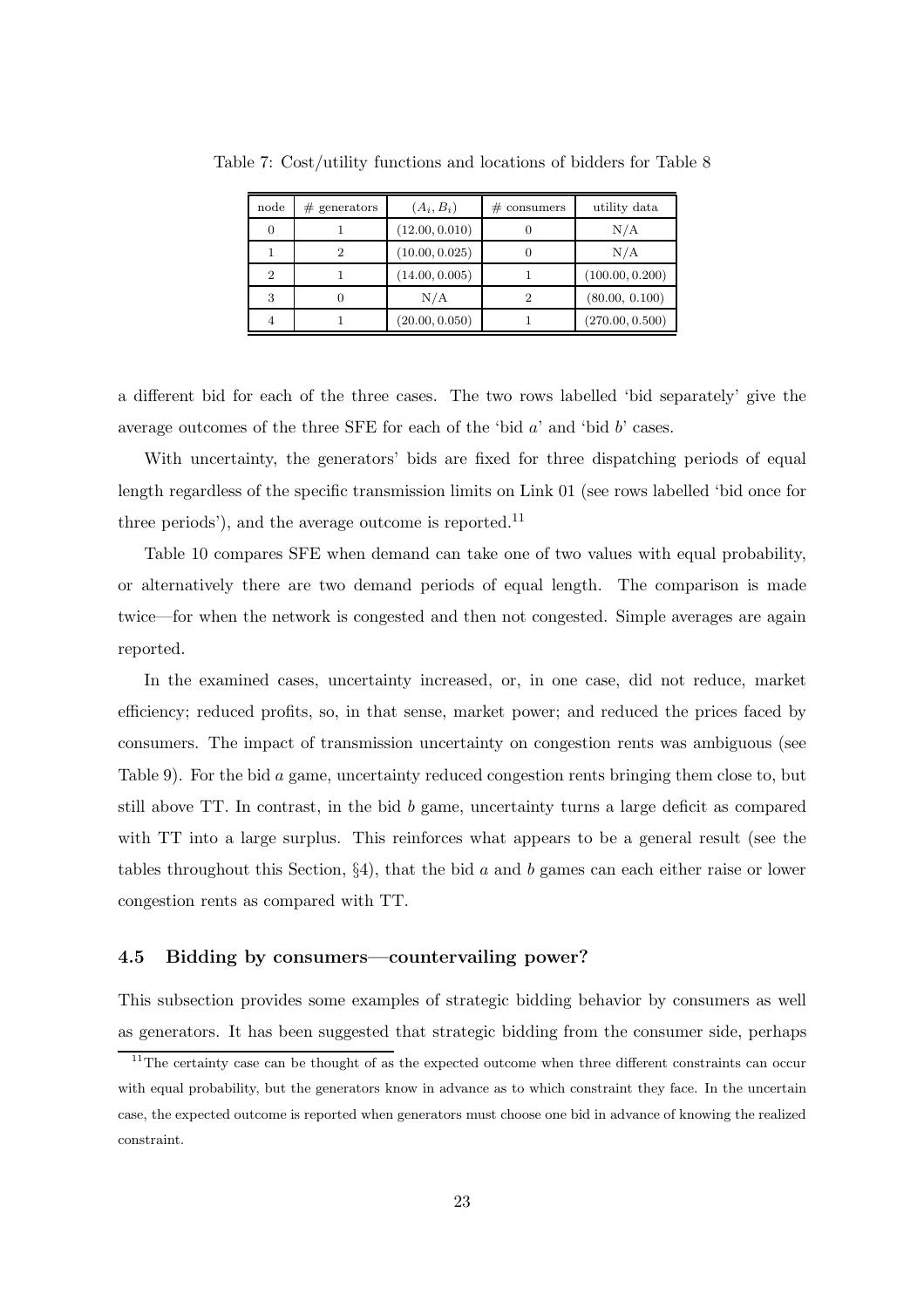|                                                           |                      |                   | aggregate value and their changes in different operating situations     |                           |                 |            |  |  |  |  |
|-----------------------------------------------------------|----------------------|-------------------|-------------------------------------------------------------------------|---------------------------|-----------------|------------|--|--|--|--|
|                                                           | $\Delta$ (profit)(G) | $\Delta$ (output) | $\Delta$ (surplus)(C)                                                   | $\Delta(\text{price})(C)$ | $\Delta$ (rent) | <b>DWL</b> |  |  |  |  |
|                                                           |                      |                   | Uncongested case with flows: 155.05 MW on link 02, 494.07 MW on link 13 |                           |                 |            |  |  |  |  |
| <b>TT</b>                                                 | 3273.15              | 1073.22           | 59075.86                                                                | 18.28                     | $\Omega$        | N/A        |  |  |  |  |
| $bid\ a$                                                  | 65.82                | $-2.68$           | $-3.82$                                                                 | 11.67                     | $\bf{0}$        | 0.17       |  |  |  |  |
| bid b                                                     | 85.75                | $-3.52$           | $-5.00$                                                                 | 15.33                     | $\Omega$        | 0.24       |  |  |  |  |
| VI mon                                                    | 880.07               | $-48.28$          | $-73.74$                                                                | 290.89                    | $\bf{0}$        | 23.67      |  |  |  |  |
| gen mon (bid a)                                           | 629.30               | $-48.28$          | $-52.90$                                                                | 209.98                    | $\bf{0}$        | 17.08      |  |  |  |  |
| gen mon (bid b)                                           | 628.87               | $-48.26$          | $-52.88$                                                                | 209.86                    | 0               | 17.09      |  |  |  |  |
| Congested case (280MW limit on link 13, 800 MW on others) |                      |                   |                                                                         |                           |                 |            |  |  |  |  |
| <b>TT</b>                                                 | 2075.81              | 834.54            | 44707.11                                                                | 32.38                     | 11199.69        | N/A        |  |  |  |  |
| bid $a$                                                   | 80.36                | $-3.78$           | $-4.24$                                                                 | 6.69                      | 0.62            | 0.27       |  |  |  |  |
| bid b                                                     | 111.09               | $-4.57$           | $-5.26$                                                                 | 8.45                      | $-1.61$         | 0.39       |  |  |  |  |
| VI mon                                                    | 1445.39              | $-33.49$          | $-65.30$                                                                | 120.71                    | N/A             | 17.92      |  |  |  |  |
| gen mon (bid a)                                           | 1049.96              | $-33.49$          | $-37.76$                                                                | 75.03                     | $-100.00$       | 10.84      |  |  |  |  |
| gen mon (bid b)                                           | 1049.28              | $-33.46$          | $-37.73$                                                                | 74.96                     | $-100.00$       | 10.84      |  |  |  |  |
|                                                           |                      |                   | Congested case (80MW limit on link 02, 800 MW on others)                |                           |                 |            |  |  |  |  |
| <b>TT</b>                                                 | 3177.06              | 1067.49           | 58531.50                                                                | 18.79                     | 435.97          | N/A        |  |  |  |  |
| $bid\ a$                                                  | 182.12               | $-9.76$           | $-13.44$                                                                | 41.27                     | 34.95           | 3.10       |  |  |  |  |
| bid b                                                     | 319.07               | $-17.07$          | $-22.45$                                                                | 71.69                     | $-45.64$        | 5.15       |  |  |  |  |
| VI mon                                                    | 909.08               | $-48.09$          | $-73.57$                                                                | 280.82                    | N/A             | 23.52      |  |  |  |  |
| gen mon (bid a)                                           | 650.19               | $-48.13$          | $-52.55$                                                                | 202.10                    | $-100.00$       | 16.96      |  |  |  |  |
| gen mon (bid b)                                           | 649.78               | $-48.10$          | $-52.53$                                                                | 201.99                    | $-100.00$       | 16.96      |  |  |  |  |

Table 8: Monopolistic situations vs supply function bidding for the five-node network

through retailers, can relieve market power on the generation side of the market Berry et al. [5], King [31], and Oren [36]. Moreover, in an experimental game, Weiss [47] concludes that "Active demand-side bidding significantly lowers market power for a given number of sellers and therefore promises to be an excellent market power mitigation strategy". In contrast, our examples (Table 11) demonstrate that strategic bidding by consumers can bring markedly worse SFE as compared with the case where consumers bid their actual demand functions (for example, if they had no market power).

In Table 11, the *gen* rows describe games when only generators bid strategically and consumers reveal their true utility functions to the ISO. In contrast, in the  $gen+con$  rows both generators and consumers present bids to the ISO. With the exception of the bid b case for the uncongested three-node network (the fourth and fifth rows), consumer bidding lowers economic efficiency, often sharply. Output also falls in all cases. Consumer welfare rises, but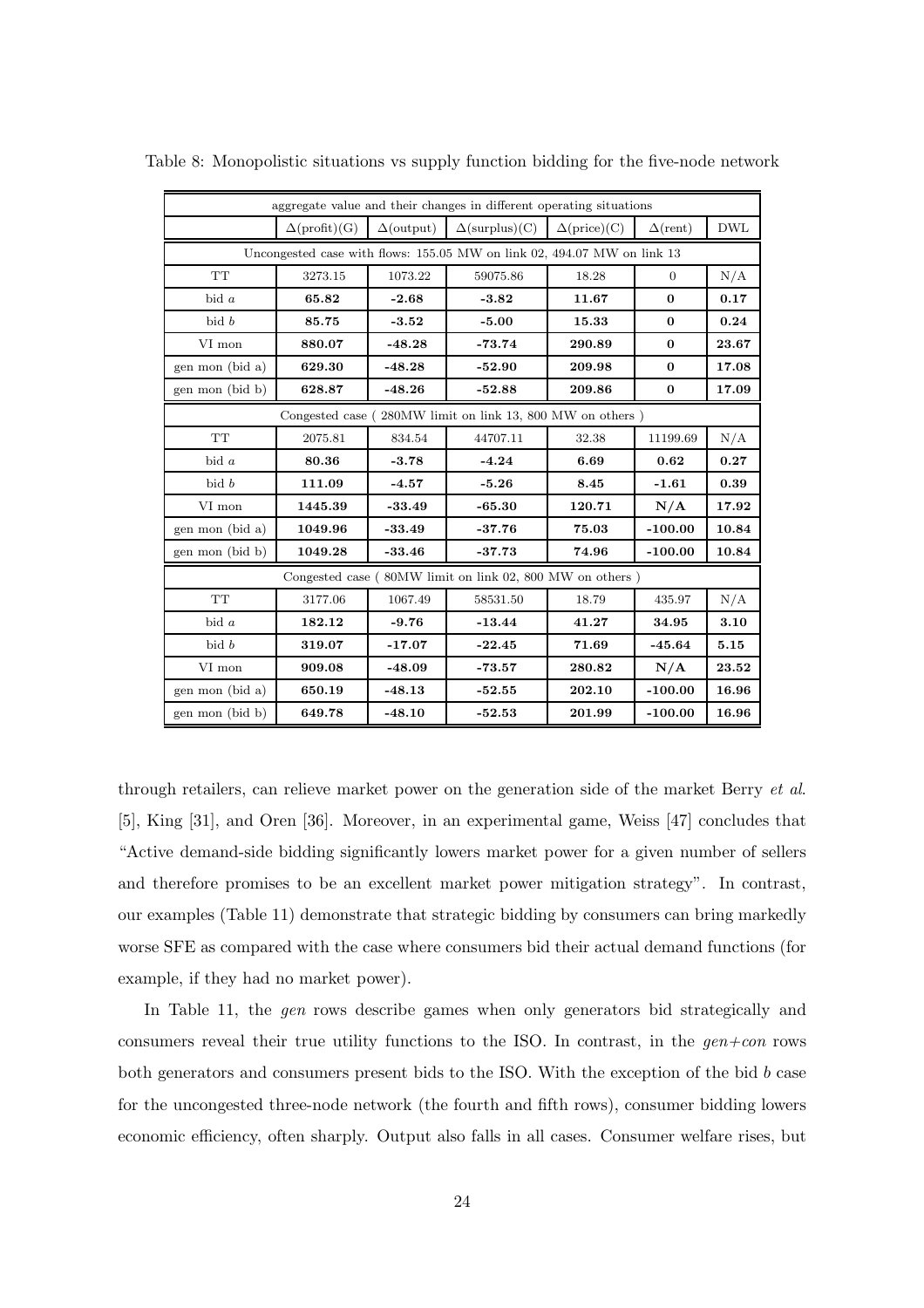| cost/utility functions and location of bidders as in Table 7                    |                                                                 |                       |                   |                       |                           |                 |            |  |  |
|---------------------------------------------------------------------------------|-----------------------------------------------------------------|-----------------------|-------------------|-----------------------|---------------------------|-----------------|------------|--|--|
| Three periods with different transmission limits 160MW, 200MW, 500MW on Link 01 |                                                                 |                       |                   |                       |                           |                 |            |  |  |
|                                                                                 |                                                                 | $\Delta$ (profit) (G) | $\Delta$ (output) | $\Delta$ (surplus)(C) | $\Delta(\text{price})(C)$ | $\Delta$ (rent) | <b>DWL</b> |  |  |
|                                                                                 | $bid\ a$                                                        | 96.94                 | $-4.50$           | $-6.14$               | 17.70                     | 19.52           | 0.24       |  |  |
| bid separately                                                                  | bid b                                                           | 179.78                | $-6.28$           | $-8.74$               | 17.61                     | $-60.86$        | 0.65       |  |  |
| bid once for                                                                    | $bid\ a$                                                        | 88.36                 | $-3.67$           | $-5.14$               | 14.94                     | 3.97            | 0.17       |  |  |
| three periods                                                                   | bid b<br>$-6.21$<br>128.80<br>$-8.48$<br>14.83<br>31.02<br>0.46 |                       |                   |                       |                           |                 |            |  |  |

Table 9: Under three different network conditions (the five-node network)

Table 10: Under two different demand periods (locations of generators and their cost functions and the five-node network configuration as in Table 7 and Table 8)

|                |           |                      |                   | The transmission limits on Link 01 is 200MW (congested)   |                           |                 |            |
|----------------|-----------|----------------------|-------------------|-----------------------------------------------------------|---------------------------|-----------------|------------|
|                |           | $\Delta$ (profit)(G) | $\Delta$ (output) | $\Delta$ (surplus)(C)                                     | $\Delta(\text{price})(C)$ | $\Delta$ (rent) | <b>DWL</b> |
|                | $bid\ a$  | 112.81               | $-6.13$           | $-9.62$                                                   | 25.35                     | 25.09           | 0.47       |
| bid separately | bid b     | 207.77               | $-8.87$           | $-14.33$                                                  | 25.15                     | $-31.95$        | 1.19       |
| bid once for   | $bid \ a$ | 100.51               | -5.56             | $-8.48$                                                   | 22.42                     | 20.20           | 0.43       |
| two periods    | bid b     | 207.66               | $-8.85$           | $-14.33$                                                  | 22.12                     | $-31.90$        | 1.19       |
|                |           |                      |                   | The transmission limits on Link 01 is 800MW (uncongested) |                           |                 |            |
| bid separately | $bid\ a$  | 56.49                | $-2.06$           | $-3.43$                                                   | 11.59                     | 0.0             | 0.09       |
|                | bid b     | 77.14                | $-2.86$           | $-4.71$                                                   | 11.60                     | 0.0             | 0.14       |
| bid once for   | bid $a$   | 54.50                | $-2.06$           | $-3.30$                                                   | 11.19                     | 0.0             | 0.08       |
| two periods    | bid b     | 76.82                | $-2.82$           | -4.69                                                     | 11.15                     | 0.0             | 0.14       |

Utility functions for Period 1:  $(100, 0.20)$  at Node 2,  $(80, 0.10)$  at Node 3,  $(270, 0.5)$  at Node 4

Utility functions for Period 2: (150, 0.15) at Node 2, (120, 0.10) at Node 3, (270, 0.45) at Node 4.

in most cases, not by a great deal. This is not surprising given standard models of bilateral monopoly,<sup>12</sup> and this casts substantial doubt on whether countervailing market power should be relied on to reduce market power. In addition, congestion rent is significantly reduced when consumers bid strategically. This would hide the need for transmission expansion and send poor signals to network investors.

In short, in terms of total output and both short run and long run economic efficiency, countervailing power from consumers may be far from a panacea in mitigating market power.

<sup>12</sup>Another standard result is that a Nash equilibrium may not exist for bilateral monopoly, a result demonstrated in the context of electricity in Oren et al. [37, p. 12].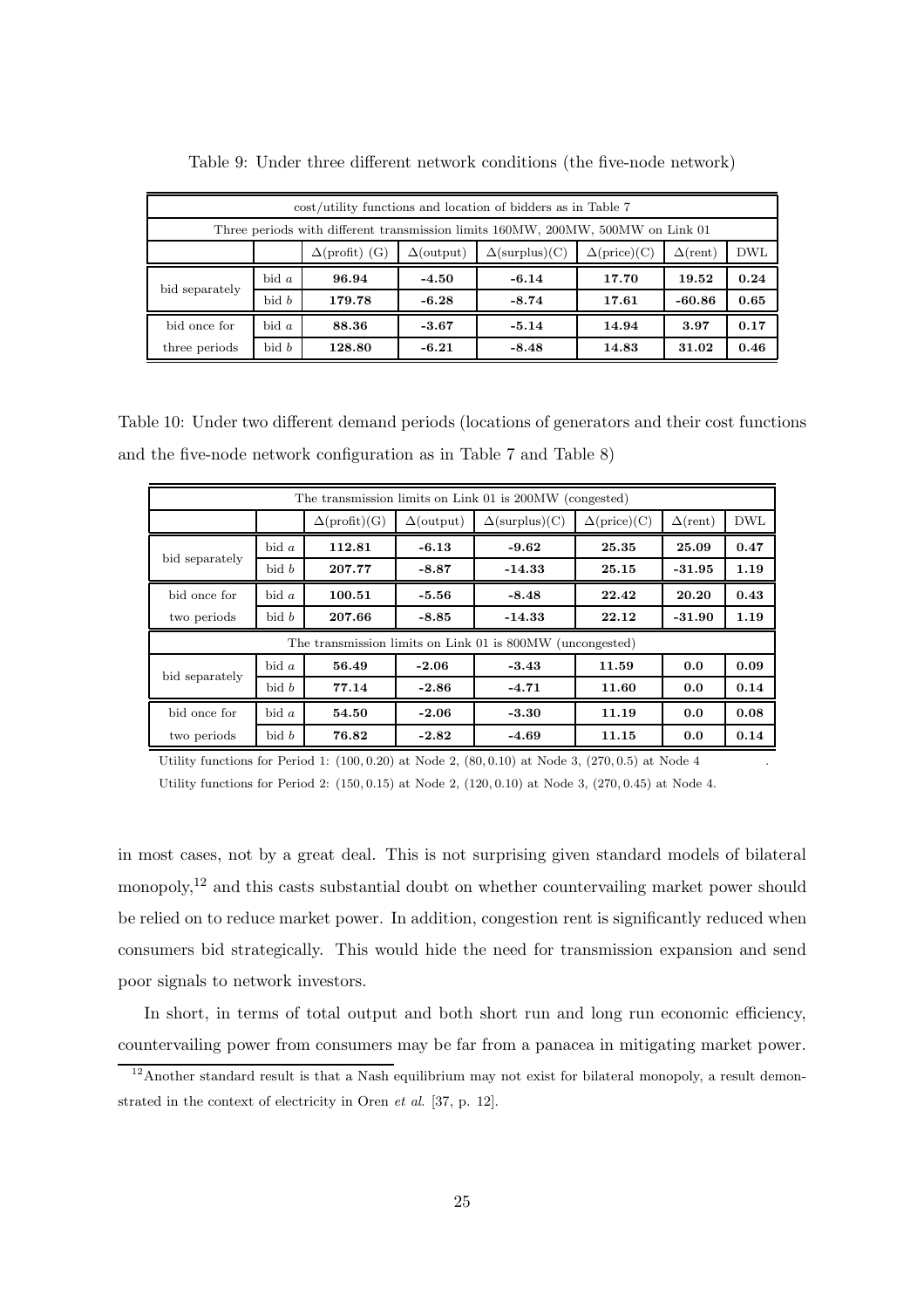|          | whoplay   | $\Delta$ (profit)(G) | $\Delta$ (output) | $\Delta(\text{surplus})(C)$                                                                     | $\Delta(\text{price})(C)$ | $\Delta$ (rent) | <b>DWL</b>                                                                                                  |
|----------|-----------|----------------------|-------------------|-------------------------------------------------------------------------------------------------|---------------------------|-----------------|-------------------------------------------------------------------------------------------------------------|
|          |           |                      |                   | Uncongested case (bidders' data and the three-node network as in Table 6)                       |                           |                 |                                                                                                             |
| $bid\ a$ | gen       | 63.28                | $-0.88$           | $-1.75$                                                                                         | 10.40                     | $\mathbf{0}$    | 0.05                                                                                                        |
|          | $gen+con$ | 60.05                | $-1.96$           | $-1.69$                                                                                         | 10.00                     | $\bf{0}$        | 0.09                                                                                                        |
| bid b    | gen       | 91.90                | $-1.29$           | $-2.56$                                                                                         | 15.28                     | $\bf{0}$        | 0.10                                                                                                        |
|          | $gen+con$ | 60.05                | $-1.96$           | $-1.69$                                                                                         | 10.00                     | $\bf{0}$        | 0.09                                                                                                        |
|          |           |                      |                   | Congested case (15MW limit on Link 12) (bidders' data and the three-node network as in Table 6) |                           |                 |                                                                                                             |
| $bid\ a$ | gen       | 155.55               | $-1.86$           | $-3.69$                                                                                         | 22.12                     | $-40.83$        | 0.04                                                                                                        |
|          | $gen+con$ | 147.48               | $-3.47$           | $-3.59$                                                                                         | 21.29                     | $-42.35$        | 0.13                                                                                                        |
| bid b    | gen       | 668.84               | $-8.86$           | $-16.92$                                                                                        | 104.93                    | 61.92           | 0.78                                                                                                        |
|          | $gen+con$ | 561.69               | $-17.51$          | $-16.59$                                                                                        | 96.84                     | $-14.76$        | 3.10                                                                                                        |
|          |           |                      |                   | Uncongested case (bidders' data and the five-node network as in Table 7 and Table 8)            |                           |                 |                                                                                                             |
| $bid\ a$ | gen       | 65.82                | $-2.68$           | $-3.82$                                                                                         | 11.67                     | $\mathbf{0}$    | 0.17                                                                                                        |
|          | $gen+con$ | 61.19                | $-4.17$           | $-3.64$                                                                                         | 11.03                     | $\bf{0}$        | 0.23                                                                                                        |
| bid b    | gen       | 85.75                | $-3.52$           | $-5.00$                                                                                         | 15.33                     | $\bf{0}$        | 0.24                                                                                                        |
|          | $gen+con$ | 78.14                | $-5.79$           | $-4.73$                                                                                         | 14.34                     | $\bf{0}$        | 0.38                                                                                                        |
|          |           |                      |                   |                                                                                                 |                           |                 | Congested case (280MW limit on Link 13) (bidders' data and the five-node network as in Table 7 and Table 8) |
| $bid\ a$ | gen       | 80.36                | $-3.78$           | $-4.24$                                                                                         | 6.69                      | 0.62            | 0.27                                                                                                        |
|          | $gen+con$ | 44.91                | $-8.88$           | 6.54                                                                                            | $-14.88$                  | $-40.62$        | 1.20                                                                                                        |
| bid b    | gen       | 111.09               | $-4.57$           | $-5.26$                                                                                         | 8.45                      | $-1.61$         | 0.40                                                                                                        |
|          | $gen+con$ | 76.90                | $-12.27$          | 9.88                                                                                            | $-23.24$                  | $-64.86$        | 2.16                                                                                                        |

Table 11: Only generators bidding vs both generators and consumers bidding

#### 5 Conclusion

Dramatic reforms in markets for electricity generation have been undertaken in a number of countries around the world, typically by requiring generators to bid supply functions to an ISO which then sets nodal prices. Such reforms came with high hopes for efficient market outcomes at least in the presence of many generators Green [22, p. 338, 1st column], and see also Berry [5, p. 140]. This paper provides a number examples of this kind of market mechanism for two simple networks where the ISO is well-informed. It shows that even in these simple cases, in the presence of market power, loop flows and transmission constraints, SFE are not particularly efficient, intuitive or predictable. Indeed, numerous results from simpler models of electricity generation, and standard intuitions, are not supported by the illustrated SFE. This casts some doubt on whether the undertaken market reforms can be well-understood, let alone improved, without situation-specific modelling of any given electricity market.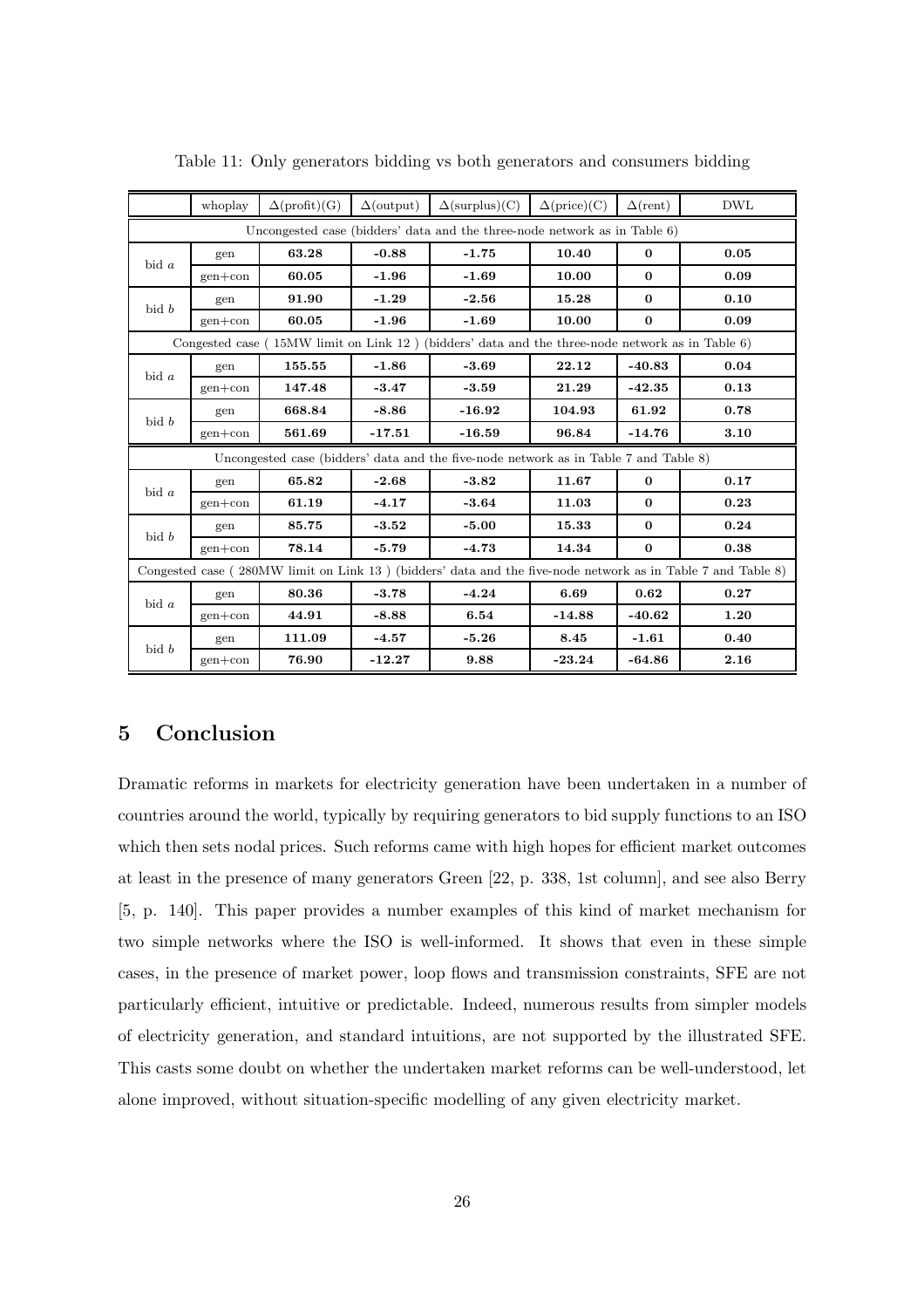#### References

- [1] E. J. Anderson, and A. B. Philpott, Using supply functions for offering generation into an electricity market, Operations Research, 50 (3) (2002), 477–489.
- [2] T. Alvey, D. Goodwin, D. Ma, D. Streiffert, and D. Sun, A security-constrained bidclearing system for the New Zealand wholesale electricity market, IEEE Transactions on Power Systems, 13 (1998), 340–346.
- [3] R. Baldick, R. Grant, and E. Kahn, Linear supply function equilibrium: generations, application, and limitations, PWP-078, University of California Energy Institute, (August, 2000).
- [4] M. S. Bazaraa, H. D. Sherali, and C. M. Shetty, Nonlinear Programming: Theory and Algorithms, New York, Wiley, 1993.
- [5] C. A. Berry, B. F. Hobbs, W. A. Meroney, R. P. O'Neill and W. R. Stewart Jr, Understanding how market power can arise in network competition: a game theoretic approach, Utilities Policy, 8 (1999), 139–158.
- [6] A. Brooke, D. Kendrick, and A. Meeraus, GAMS A user's guide, release 2.25, The Scientific Press, South San Francisco, CA 94080-7014 (1992).
- [7] J. B. Cardell, C. C. Hitt, and W. W. Hogan, Market power and strategic interaction in electricity networks, *Resource and Energy Economics*, **19** (1-2) (1997), 109–137.
- [8] H.-P. Chao and S. Peck, A market mechanism for electric power transmission, Journal of  $\textit{Regularory Economics}, 10 (1996), 25-59.$
- [9] I.-K. Cho, Competitive equilibrium in a radial network, Rand Journal of Economics 34 (3) (Autumn 2003), 438–460.
- [10] H. Demsetz, Perfect competition, regulation, and the stock market, In: H. G. Manne, ed., Economic Policy and the Regulation of Corporate Securities, American Enterprise Institute, Washington, D.C., (1969), 1–22.
- [11] M. J. Denton, S. J. Rassenti and V. L. Smith, Spot market mechanism design and competitivity issues in electric power, Economic Science Laboratory, University of Arizona, (8 April 1998).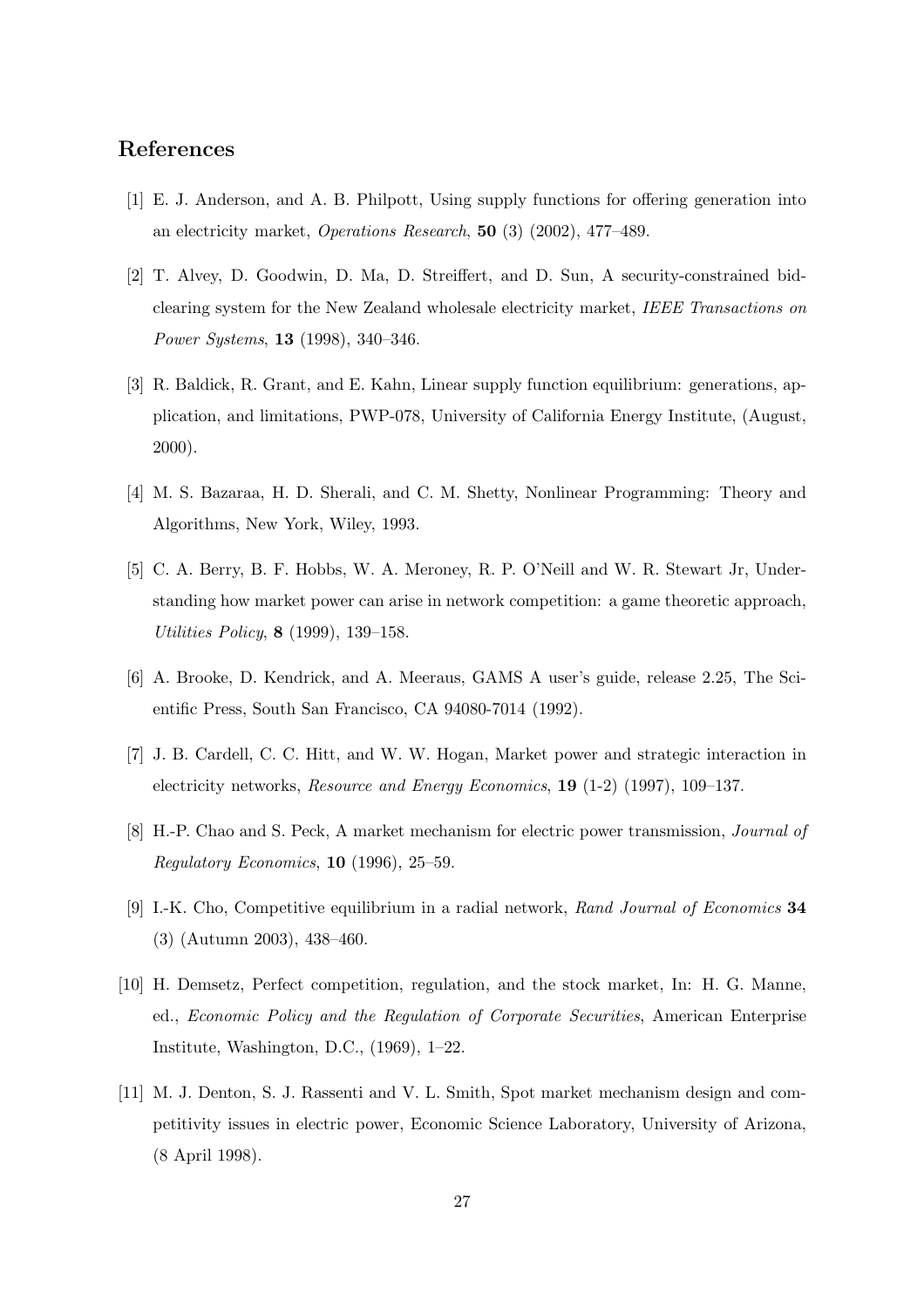- [12] S. Dirkse and M. C. Ferris, The PATH solver: A non-monotone stabilization scheme for mixed complementarity problems, Optimization Methods and Software, 5 (1995), 123– 156.
- [13] Ehrenmann, A. Manifolds of multi-leader Cournot equilibria, Operations Research Letters, 32 (2004), 121–125.
- [14] A. Ehrenmann and K. Neuhoff, A comparison of electricity market designs in networks, working paper CMI EP 31, The CMI Electricity Project, The University of Cambridge, Department of Applied Economics, Austin Robinson Building, Sidgwick Avenue, Cambridge CB3 9DE, UK, (2003).
- [15] J. Falk, Determining market power in deregulated generation markets by measuring pricecost margins, Electricity Journal, 11 (6) (1998), 44–50.
- [16] N.-H. von der Fehr and D. Harbord, Spot market competition in the UK electricity industry, Economics Journal, 103 (May 1993), 531–546.
- [17] M. C. Ferris and T. S. Munson, Interfaces to PATH 3.0: Design, implementation and usage, Computational Optimization and Applications, 12 (1999), 207–227.
- [18] R. Fletcher, S. Leyffer, D. Ralph and S. Scholtes, Local convergence of SQP methods for mathematical programs with equilibrium constraints, Department of Mathematics, University of Dundee, Numerical Analysis Report NA 209 (2002).
- [19] T. W. Gedra, On transmission congestion and pricing, IEEE Transaction on Power Systems, 14 (1) (1999), 241–248.
- [20] R. Gilbert, K. Neuhoff and D. Newbery, Mediating market power in electricity networks, Presented in The CEPR- TMR workshop on The Evolution of Market Structure in Network Industries, Lisbon, October 2001.
- [21] R. J. Green, The electricity contract market in England and Wales, Journal of Industrial Economics, 47 (1999), 929–952.
- [22] R. J. Green, Markets for electricity in Europe, Oxford Review of Economic Policy, 17 (3) (2001), 329-345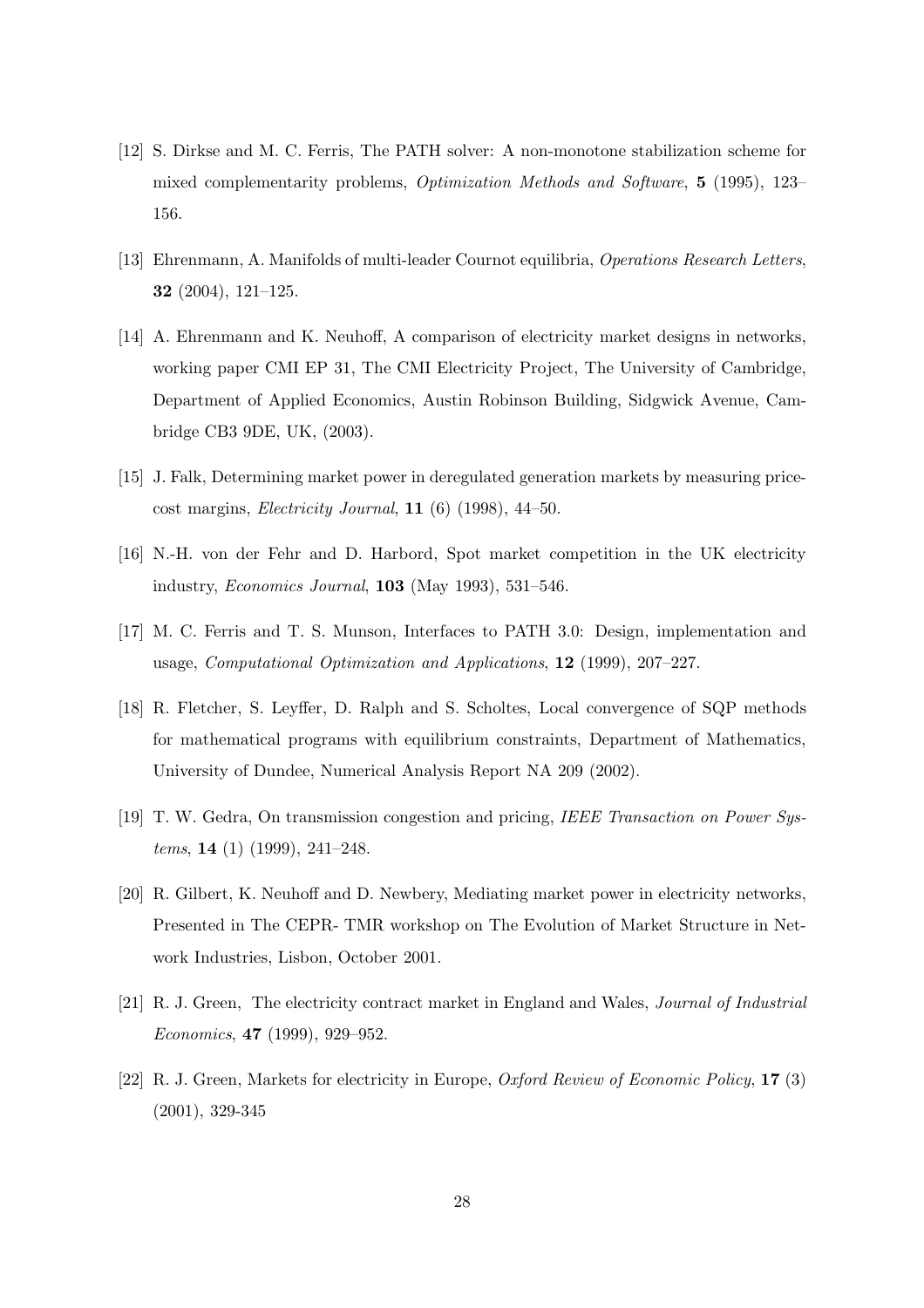- [23] R. J. Green and D. M. Newbery, Competition in the British Electricity Spot Market, Journal of Political Economy, 100 (5) (1992), 929–953.
- [24] B. F. Hobbs, C. B. Metzler, and J.-S. Pang, Strategic gaming analysis for electric power systems: an MPEC approach, *IEEE Transactions on Power Systems*, 15 (2) (2000), 637–645.
- [25] B. F. Hobbs, M. H. Rothkopf, L. C. Hyde and R. P. O'Neill, Evaluation of a truthful revelation auction in the context of energy markets with nonconcave benefits, *Journal of Regulatory Economics*, **18** (1) (2000),  $5-32$ .
- [26] W. Hogan, Contract networks for electric power transmission, Journal of Regulatory Economics, 4 (1992), 211–242.
- [27] W. W. Hogan, A market power model with strategic interaction in electricity networks, The Energy Journal, 18 (4) (1997), 107–141.
- [28] X. Hu, Mathematical Programs with Complementarity Constraints and Game Theory Models in Electricity Markets, PhD Thesis, Department of Mathematics and Statistics, The University of Melbourne (2003).
- [29] X. Hu and D. Ralph, A bilevel game theory model in restructured electricity markets with locational marginal prices, manuscript, Judge Institute of Management, Cambridge University, CB2 1AG, UK (2003).
- [30] P. L. Joskow and J. Tirole, Transmission rights and market power on electric networks, RAND Journal of Economics, 31 (3) (Autumn 2000), 450–487.
- [31] C. King, The effect of technology on energy pricing in a competitive energy market, In A. Faruqui and K. Eakin, ed., Pricing Competitive Electricity Markets, Kluwer Academic Pulishers, Boston, 2000, 153–162.
- [32] P. D. Klemperer and M. A. Meyer, Supply function equilibria in oligopoly under uncertainty, Econometrica, 57 (6) (1989), 1243–1277.
- [33] Z.-Q. Luo, J.-S. Pang and D. Ralph, Mathematical Programs with Equilibrium Constraints, Cambridge University Press, Cambridge, 1996.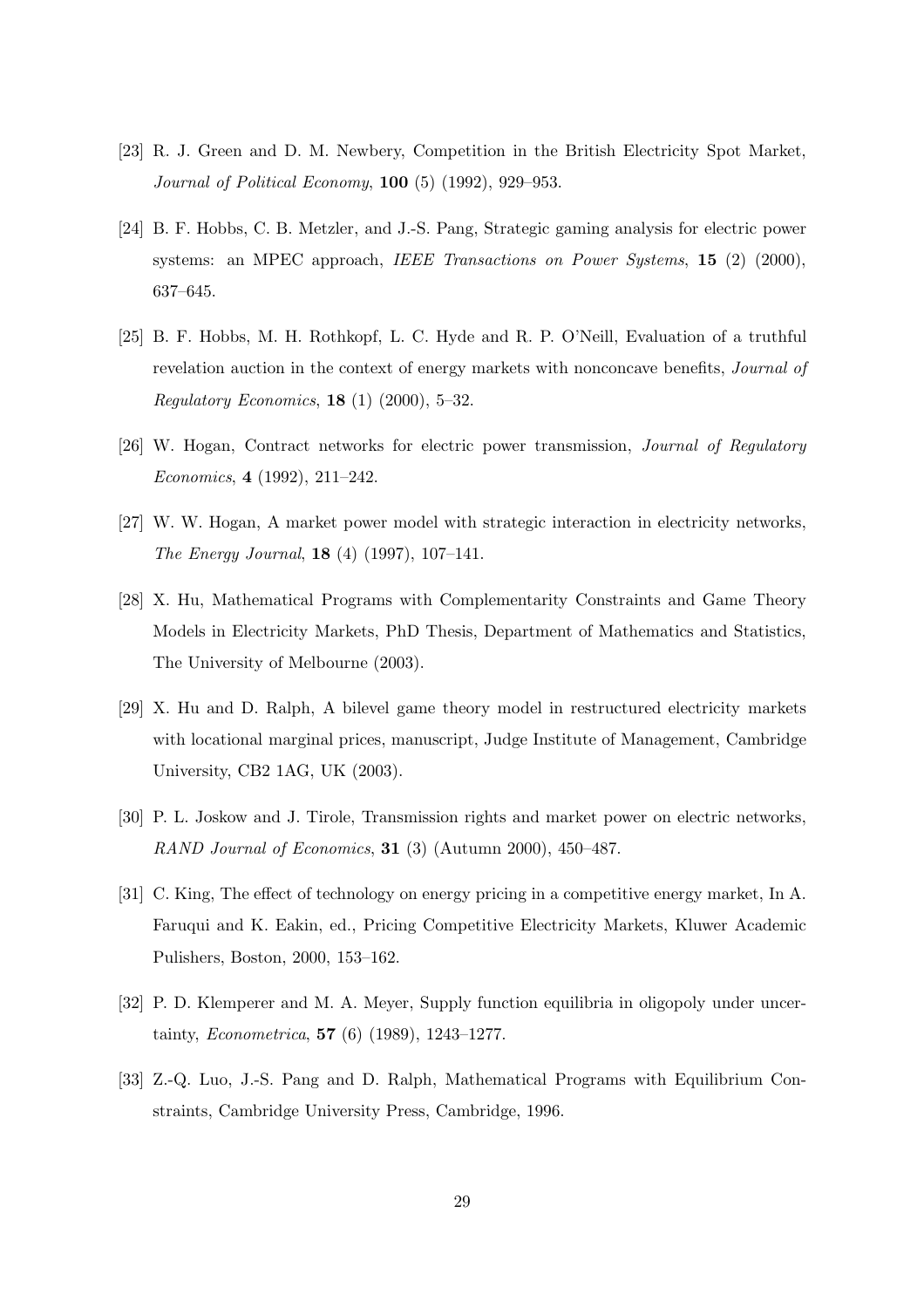- [34] D. M. Newbery, Capacity-constrained supply function equilibria: competition and entry in the electricity spot market, Manuscript, Department of Applied Economics, The University of Cambridge (1991).
- [35] D. M. Newbery, Evidence on discriminatory auctions, Manuscript, Department of Applied Economics, The University of Cambridge (1999).
- [36] S. S. Oren, Economic inefficiency of passive transmission rights in congested electricity systems with competitive generation, The Energy Journal, 18 (1) (1997), 63–83.
- [37] S. Oren, P. Spiller, P. Varaiya and F. Wu, Folk theorems on transmission access: Proofs and counter examples, POWER Working Paper 23 (February 1995).
- [38] J.V. Outrata, A note on a class of equilibrium problems with equilibrium constraints, Manuscript, Institute of Information Theory and Automation, Czech Academy of Sciences (UTIA CAV), Pod vodarenskou vezi 4, 182 08 Prague 8.
- [39] PJM LMP & FTR Refresher Course (August 2000) http://www.pjm.com/
- [40] D. Ralph, Global convergence of Newton's method for nonsmooth equations, via the path search, Mathematics of Operations Research 19 (1994), 352–389.
- [41] A. Rudkevich, M. Duchworth and R. Rosen, Modeling electricity pricing in a deregulated generation industry: the potential for oligopoly pricing in a PoolCo, The Energy Journal 19 (3) (1998), 19–48.
- [42] H. Saadat, Power System Analysis, WCB/McGraw-Hill, Boston, 1999.
- [43] K. Seeley, J. Lawarrée, and C. C. Liu, Analysis of electricity market rules and their effects on strategic behaviour in a noncongestive grid, IEEE Transactions on Power Systems, 15 (1) (2000), 157–162.
- [44] S. Stoft, Financial transmission rights meet Cournot: how TCCs curb market power, The Energy Journal, 20 (1) (1999), 1–23.
- [45] J. .D. Weber and T. J. Overbye, A two-level optimization problem for analysis of market bidding strategies, IEEE PES Summer Meeting in Edmonton, Canada (1999).